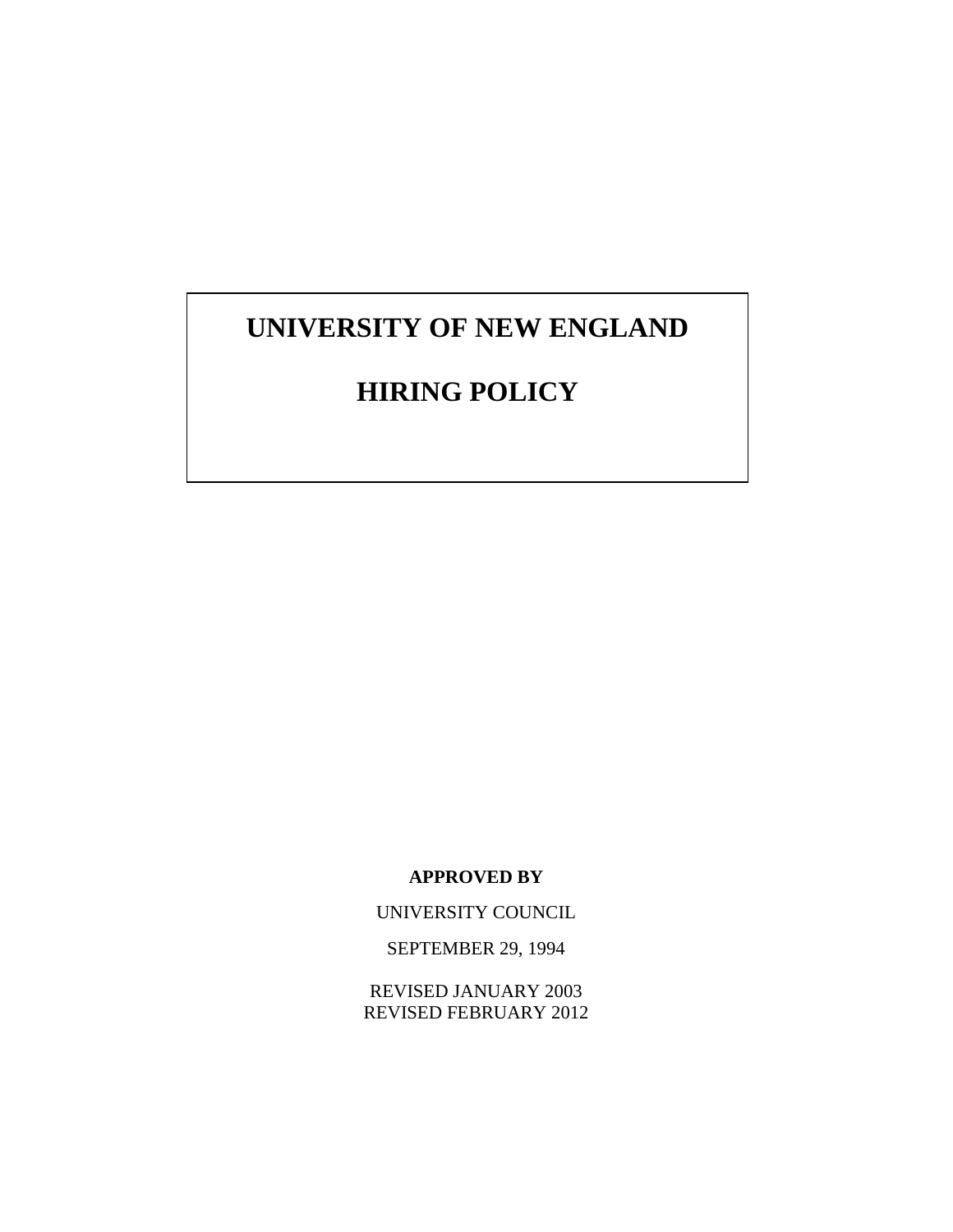## **HIRING POLICY TABLE OF CONTENTS**

| PROCEDURES FOR HIRING FULL AND HALF-TIME POSITIONS 4   |  |
|--------------------------------------------------------|--|
|                                                        |  |
|                                                        |  |
|                                                        |  |
|                                                        |  |
|                                                        |  |
|                                                        |  |
|                                                        |  |
|                                                        |  |
|                                                        |  |
| DISSEMINATION OF INFORMATION                           |  |
|                                                        |  |
|                                                        |  |
|                                                        |  |
| HANDLING APPLICATIONS, CURRICULUM VITAE AND RESUMES 10 |  |
| EVALUATION OF RESUMES, CURRICULUM VITAE                |  |
|                                                        |  |
|                                                        |  |
|                                                        |  |
|                                                        |  |
|                                                        |  |
|                                                        |  |
|                                                        |  |
|                                                        |  |
|                                                        |  |
|                                                        |  |
|                                                        |  |
|                                                        |  |
|                                                        |  |
|                                                        |  |
|                                                        |  |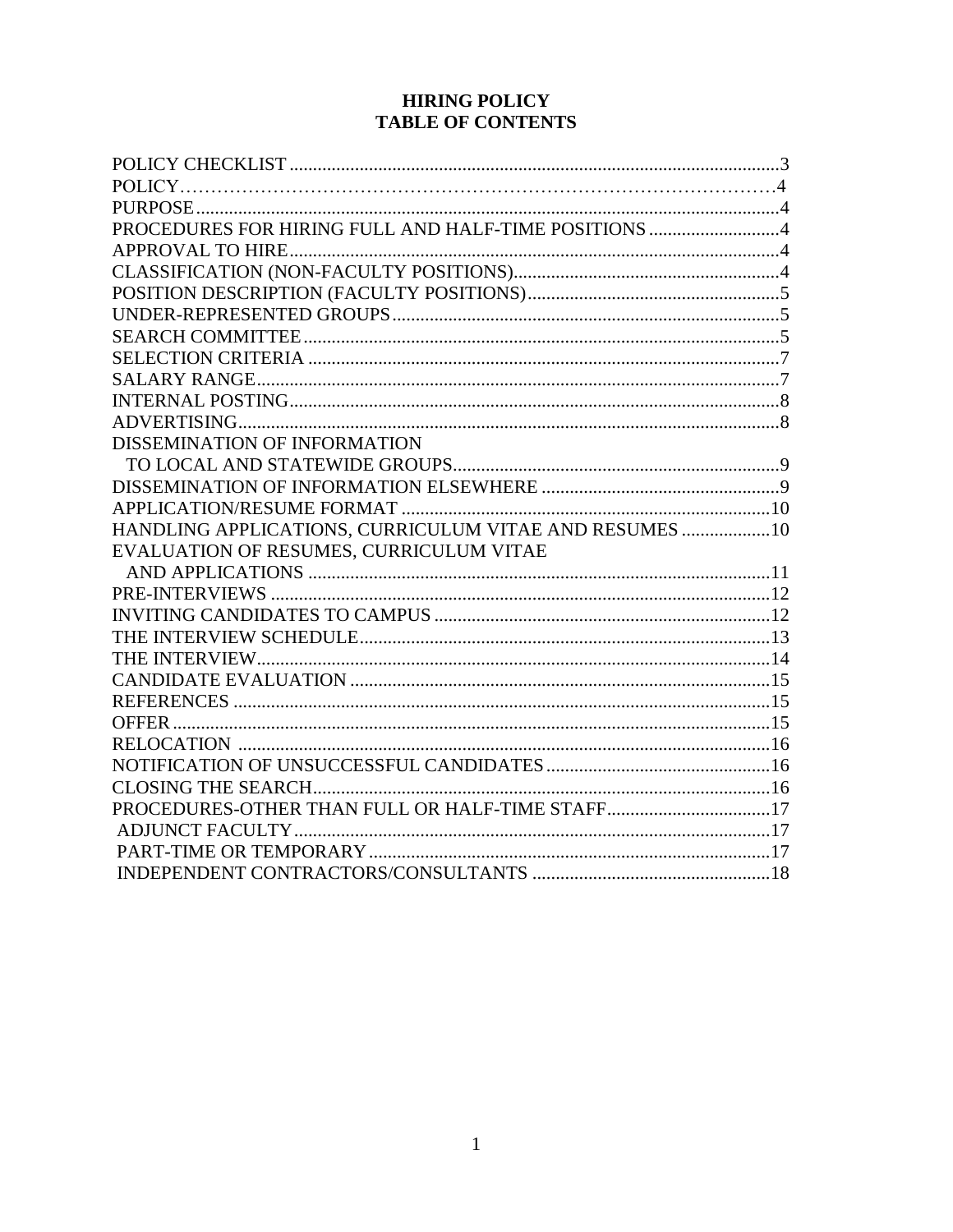## **HIRING POLICY CHECKLIST**

## **FULL AND HALF TIME POSITIONS**

- Hiring Supervisor initiates Approval To Hire Form.
- For non-faculty positions, the job description is updated, and if a new position or one for which upgrade is sought, a job classification description is completed.
- For faculty positions, a brief description of the position and its qualifications is created.
- Determine, with the assistance of the Human Resources Office, whether minorities or women are under-utilized in the given work area.
- Create a search committee (faculty or selected administrative/professional positions), and assure that either the search committee, Affirmative Action Representative, or the person doing the search gets a briefing from Human Resources.
- The Dean or Vice President of the area in which the hiring is being done should charge the search committee regarding search parameters.
- The position must be posted internally.
- Advertising should be placed as necessary by the Human Resources Office after consultation with the hiring office or search committee. Advertisements will be placed only after an Approval to Hire with authorized signatures is provided. Information about positions being searched for will be disseminated by the Human Resources office to local and statewide organizations serving women minorities, disabled persons, and others.
- Similar information will be distributed nationally to similar groups by Human Resources, with input from the hiring department or search committee.
- Create selection criteria, résumé evaluation format, and candidate evaluation format.
- Evaluate résumés, and screen down to a manageable number.
- Conduct telephone pre-interviews.
- Compare the demographics of the applicant pool, the pre-interview pool, and the proposed interviewees against the demographics of the relevant labor market, and take steps as necessary.
- Invite candidates to campus for interview.
- Prepare the interview schedule, and send it with relevant information to the candidates, in advance of the search.
- Distribute résumés, search information, evaluation forms, and legal/illegal preemployment interview guide to interviewers.
- Assess evaluative feedback.
- Check references.
- Make offer.
- Prepare "Request For Contract" form or Personnel Action Form (whichever is applicable).
- Hiring Department of search committee should respond to candidates interviewed via phone or in person.
- Gather search materials, assure completeness of requisite documentation, and give to Human Resources Office to close search file.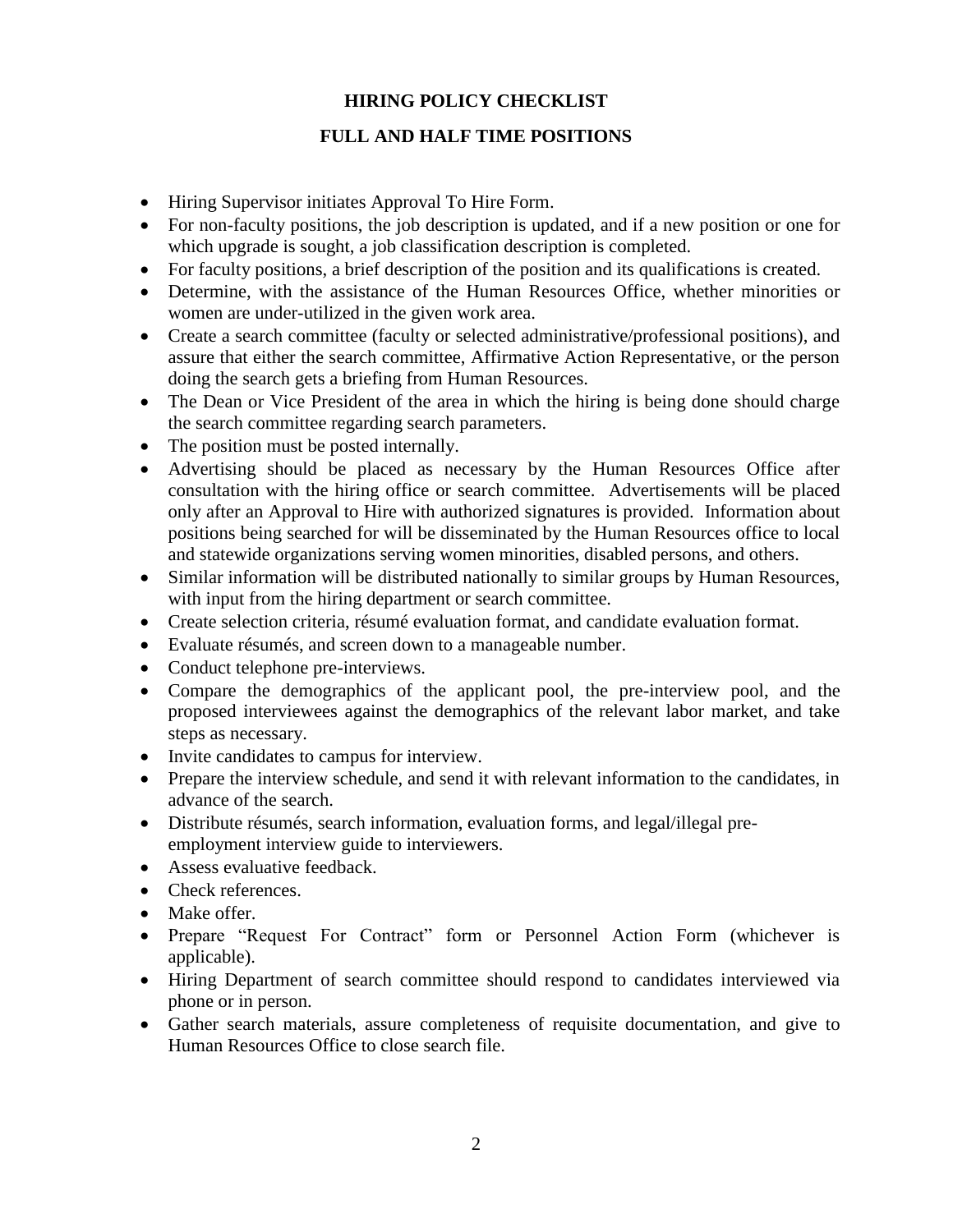## **UNIVERSITY OF NEW ENGLAND**

## **HIRING POLICY**

## **POLICY**

It is the policy of the University of New England to conduct its hiring processes in a manner that assures that:

The best qualified candidates are hired, searches are thorough, well documented, open and competitive, and fully consistent with the dictates of state and federal law and regulation.

Candidates are treated courteously, respectfully, and professionally at each stage of the process.

The University's work force reflects the diversity of society in general and of the relevant labor markets in particular, in accordance with the University's legal obligations as an Equal Opportunity/Affirmative Action employer.

#### **PURPOSE**

This guide is written in order to provide detailed guidance on how to conduct a thorough, effective search that is consistent with University policy and state and federal law and regulation.

#### **PROCEDURES (FULL AND HALF-TIME POSITIONS)**

#### **1. APPROVAL TO HIRE**

An Approval to Hire form must be completed for all full and half-time position vacancies. This form must be signed by the Dean or other Senior Administrator, the Provost, Director of University Budgeting, the Vice President for Fiscal Affairs/CEO, and the Executive Director of Human Resources.

#### **2. CLASSIFICATION (Non-faculty positions only)**

If this is a new position, or a current position which has changed substantially, or which the Senior Administrator believes may need to be upgraded, the updated job description should be sent to Human Resources for review. Human Resources will conduct a job evaluation analysis, prepare a classification specification, and recommend an appropriate grade in the classification structure.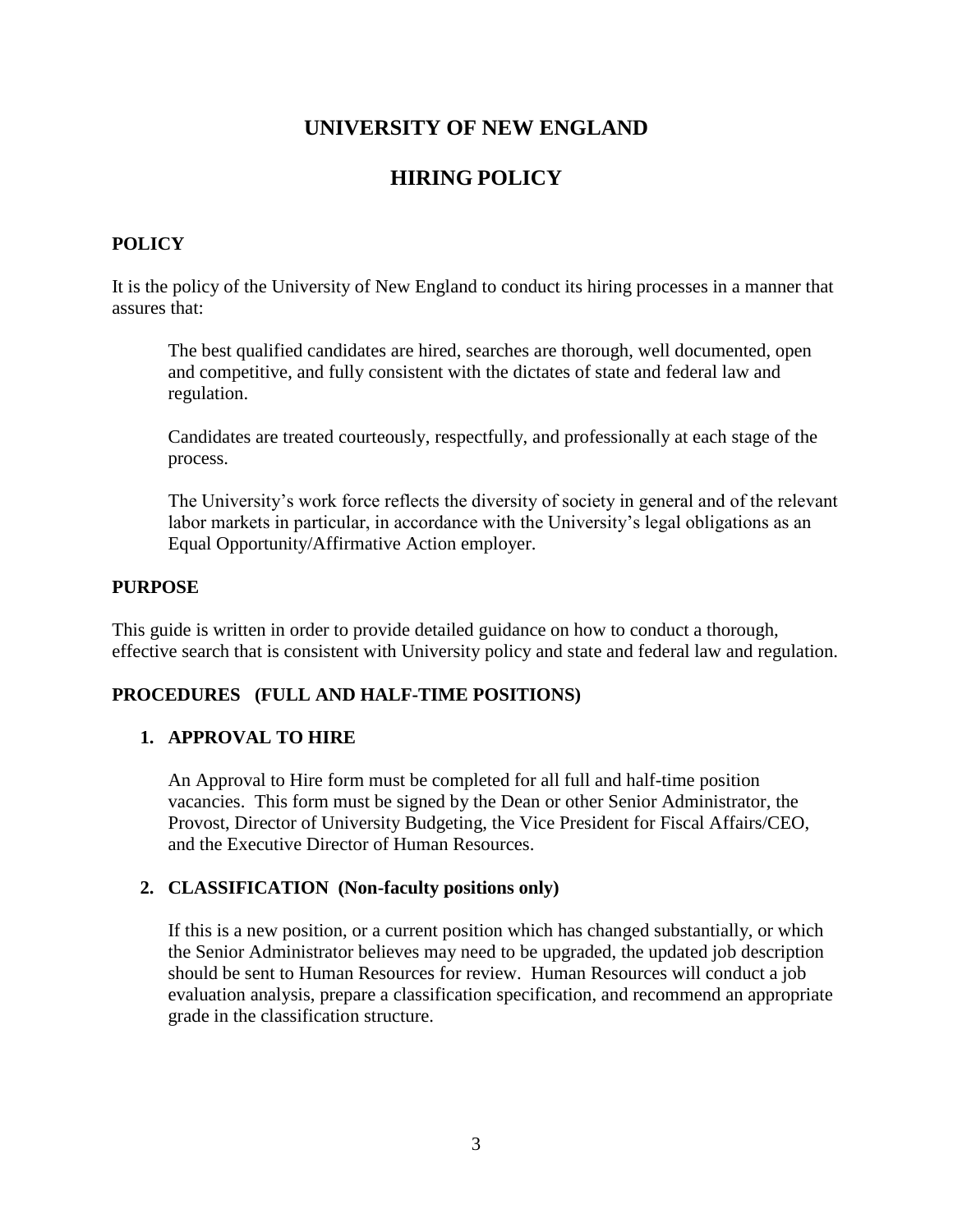If a classification review results in a recommendation for re-classification, the Senior Administrator must consult with the Director of University Budgeting or Vice President for Fiscal Affairs/CEO to assure that funding within the appropriate budget lines is sufficient.

If this is an existing position, and there are either no changes in job content or the changes are relatively minor ones, the current classification will be used, and modified, if necessary, by the Executive Director of Human Resources. If the Executive Director of Human Resources and the affected Senior Administrator cannot agree, they shall discuss the matter with the Provost or Vice President for Fiscal Affairs/CEO, who will make the final decision.

#### **3. POSITION DESCRIPTION (Faculty positions)**

A position description will be prepared which outlines briefly the nature of the position and the qualifications.

Great care needs to be exercised in the setting of qualification standards, so that they do not screen out candidates for non-essential reasons. Qualification standards should be examined to assure that they do not disproportionately impact the candidacies of members of under-represented groups, or of persons with disabilities.

Careful distinctions need to be made between those qualifications which are absolutely required by the nature of the job, and those that are desired.

#### **4. UNDER-REPRESENTED GROUPS**

A group is regarded as demographically under-represented if, in any given department or work group, there are significantly fewer members of that group employed than are qualified and available.

For example, if Asians/Pacific Islanders were 25% of the mathematics faculty nationwide, and 0% at UNE, Asians/Pacific Islanders would be regarded as under-represented on the UNE mathematics faculty.

The concept of under-representation is a key one, since UNE has an obligation under the terms of federal law to take Affirmative Action to remedy underrepresentation of women or minorities. Affirmative Action means, in shorthand, that UNE is expected to aggressively seek out well qualified members of groups that are under-represented to achieve a demographically balanced work force.

#### **5. SEARCH COMMITTEE**

The search may be conducted by an individual, a team of two, or a search committee, at the discretion of the Senior Administrator. If a search committee is used, every effort should be made to assure that men and women serve on the committee, if possible, and that minority faculty or staff, if available and appropriate, are represented.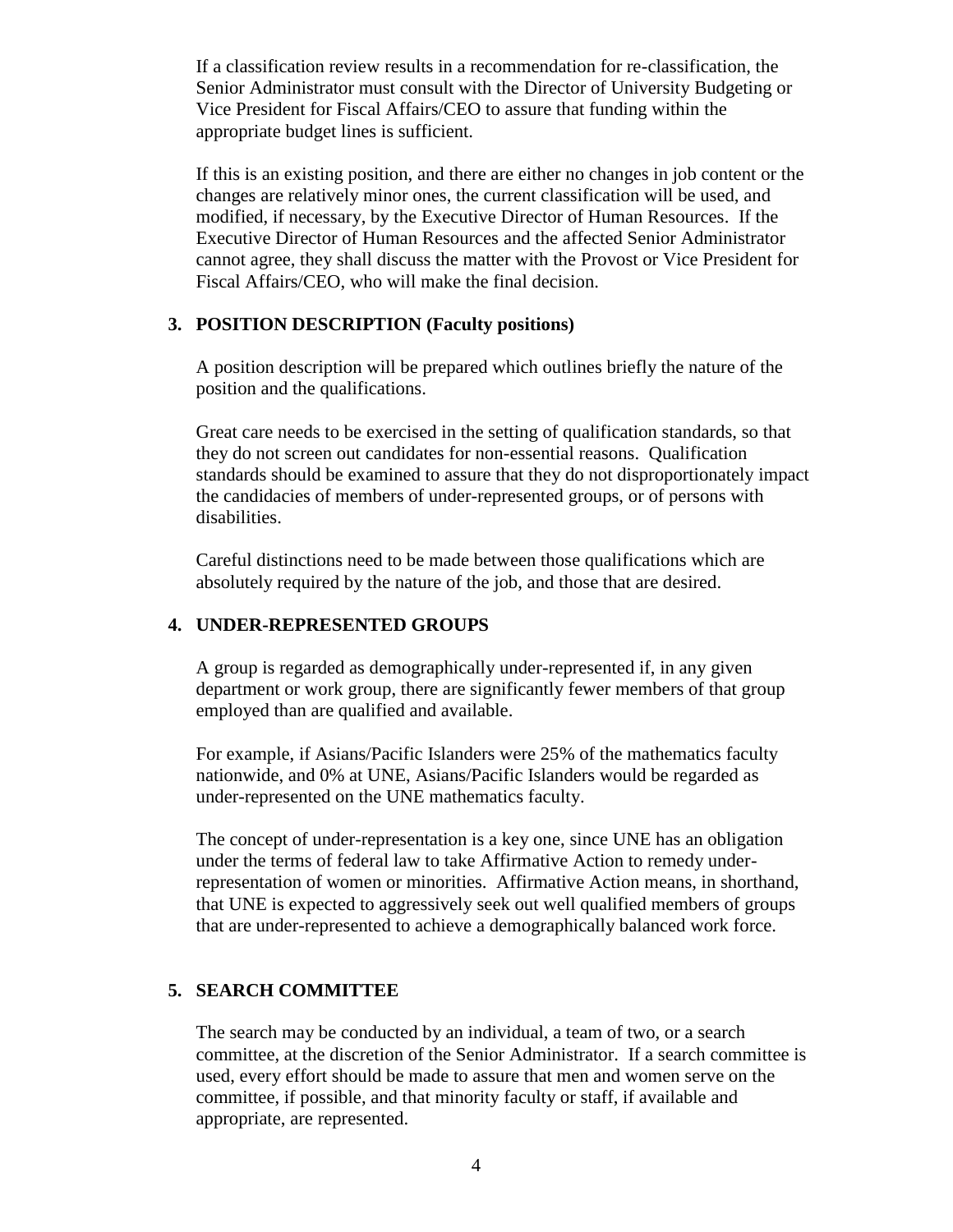The individual conducting the search (if not a committee) has full responsibility for assuring that the University's hiring policy is followed, and that at each step of the process, attention is given to assure equal opportunity through affirmative action.

If a committee is used, one individual on that committee will be designated by the Senior Administrator as the Affirmative Action representative. The role of the Affirmative Action representative is, generally, to assure that this policy is followed. More specifically, this person has responsibility for:

Meeting with the Executive Director of Human Resources to get an overview and an update on search process requirements.

Assuring that the committee is thoroughly familiar with recruitment resources.

Assuring that all appropriate means of informing applicants from underrepresented groups of position vacancies are used.

Assuring that selection criteria do not create artificial barriers to employment for under-represented groups.

Assuring at each step of the process that candidates from underrepresented groups are not excluded from consideration for inappropriate reasons.

Assuring that energetic and creative affirmation action outreach efforts are made to under-represented groups.

Raising questions and issues for the search committee, and if necessary, to the senior officer.

Writing, on behalf of the committee, a brief report to the senior administrator –before an offer is made – about what steps the committee took to assure equal opportunity through affirmative action.

#### **Charging and Orienting the Search Committee**

As soon as possible after the appointment of the search committee or the designation of

a person to conduct a search (if not a committee), the senior administrator should meet with and orient the search committee. The senior administrator should create expectations with the committee on the following subjects:

- 1. The scope of the Search
- 2. Job content and responsibilities
- 3. Minimum and preferred qualifications for the position.
- 4. Timetable for the search process
- 5. Budget parameters.
- 6. Procedural/process requirements, including any and all procedural requirements from the appointing authority, such as whether affirmative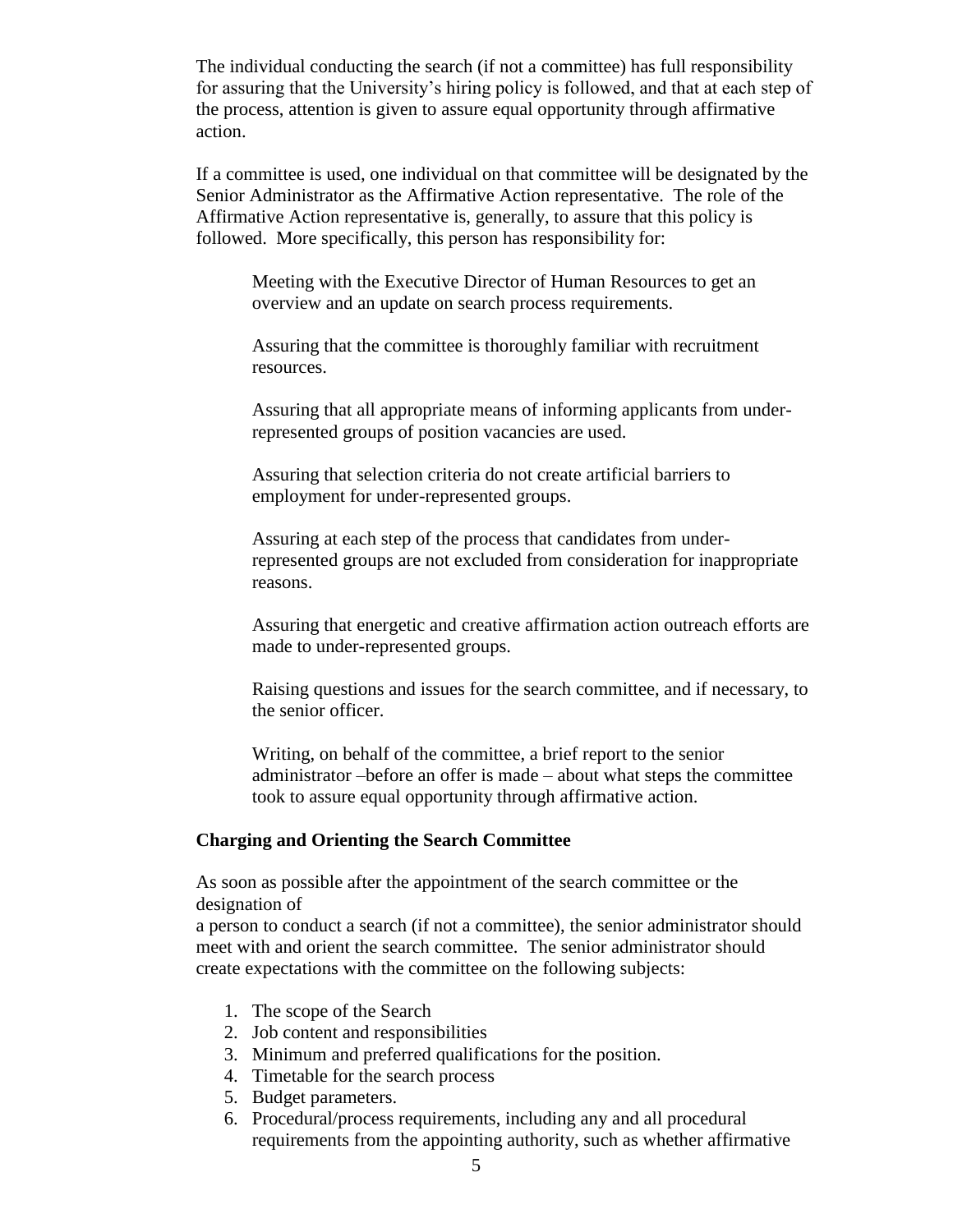action is warranted, numbers of candidates authorized to interview, who needs to be involved in the process as interviewers, etc.

7. Written plan for the search to be developed by the Search Committee and forwarded to the Senior Administrator for review, revision and approval in advance of the search.

The Executive Director of Human Resources may meet with the Search Committee to address the following information:

- 1. Disseminating information about the position and developing a candidate pool.
- 2. Search process requirements, qualification standards, selection criteria, and the like.
- 3. Legal and illegal pre-employment inquiries.
- 4. Affirmative action strategies that may be appropriate.

## **6. SELECTION CRITERIA**

From 2 or 3 above, develop selection criteria for the search. Selection criteria are the standards against which candidates are evaluated. Selection criteria should be constructed which are clear and as precise as possible. Recognizing the inherent subjectivity of evaluation processes, care must be taken to assure that the selection criteria accurately predict success in the job and are not unduly restrictive. Because of curricular commitments in some areas to diversity and globalism, a selection criteria which recognizes cross-cultural or multi-cultural education or life experience may be appropriate.

## **7. SALARY RANGE**

The range of salary to be offered for a given position needs to be established in advance of the search.

The range for non-faculty positions will be determined by the Classification and Pay Plan. Salaries and hourly wages of those currently employed with comparable qualifications and a demographic analysis will be important in making this determination.

The range for faculty positions is defined by the university-wide minimum faculty salary range for each rank. The Dean will be responsible for setting the range of starting salaries, given the established structure, and equitable considerations. Given the existing salary compression, it would be expected that hiring will occur at or near the minimum of the range. Careful attention needs to be paid to the salaries of current faculty members with comparable qualifications.

Salaries that are offered must be consistent with the amount identified on the Approval to Hire form. If the salary to be offered exceeds that amount a Request for Contract or Personnel Action Form must be routed for to all parties located on the form for electronic authorization signatures.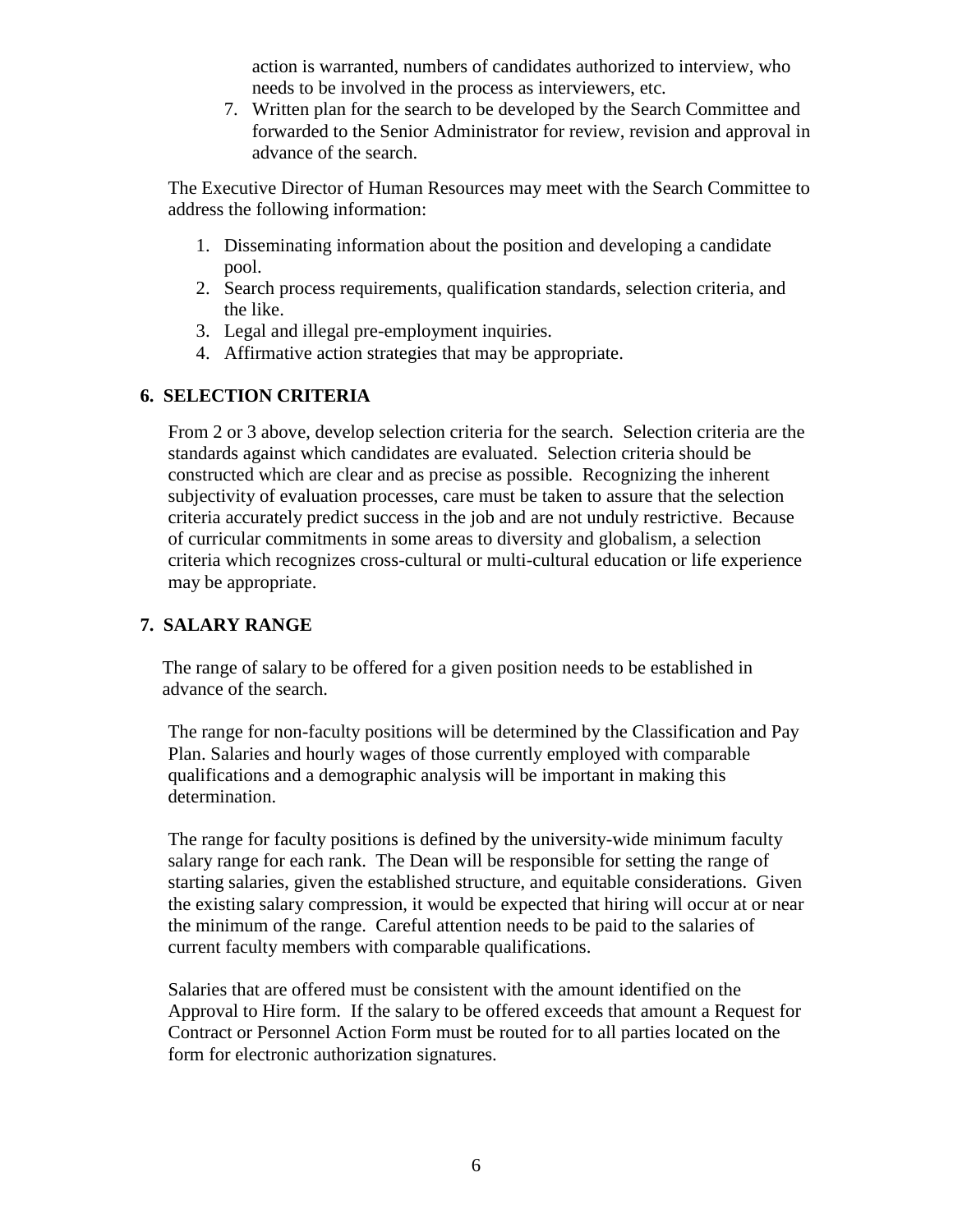#### **8. INTERNAL POSTING**

All full and half-time faculty and non-faculty positions need to be posted internally for a period of at least five working days, in order to permit current employees an opportunity to express interest. Job postings allow current employees the opportunity to apply for positions that will enhance their personal career growth and their contribution to the University.

Normally, the internal posting will occur prior to advertising externally. However, a position may be posted internally and advertised externally simultaneously when, in the judgment of the Executive Director of Human Resources, it is appropriate to do so. Consistent with UNE's commitment to Equal Employment Opportunity, notice of all full and half-time vacancies will typically be communicated through UNE Community e-mail and posted at [http://www.une.edu/hr/vacancylist.asp.](http://www.une.edu/hr/vacancylist.asp)

An employee must have a minimum of six months of service in her current job to be eligible for consideration for promotion or transfer. With the exception of occasional internal department promotions and University-initiated transfers for special reasons, all such vacancies are generally posted for a minimum of five days.

During the posting period, employees may express their interest to the Human Resources Office in applying for the posted position by forwarding their application materials via email to the Human Resource Generalist at [http://www.careers@une.edu.](http://www.careers@une.edu/)

When there are internal candidates, they should be treated with the same respect and courtesy offered to external candidates. There is no requirement that all internal candidates be interviewed, particularly those plainly unqualified for the job.

#### **9. ADVERTISING**

At the request of, and in collaboration with the Search Committee or Hiring Supervisor, Human Resources will prepare and place advertising copy upon the approval of the Senior Administrator. Decisions about where to advertise will be made by the Senior Administrator in consultation with the Office of Human Resources and those involved in the search. If under-representation of women or minorities exists, and where it is possible to do so, advertising should be directed to publications and media that have as their focus women or minorities with requisite qualifications.

The advertisement or position announcement should, as may be appropriate, include a brief description of the job, required and desired knowledge, skills, abilities, licensures, and other background, a closing date for applications (if any), and start date for the job. In addition, the ad should specify what information the candidate needs to furnish the committee.

Advertising may be sent to

- Local, regional, and national newspapers
- *The Chronicle of Higher Education*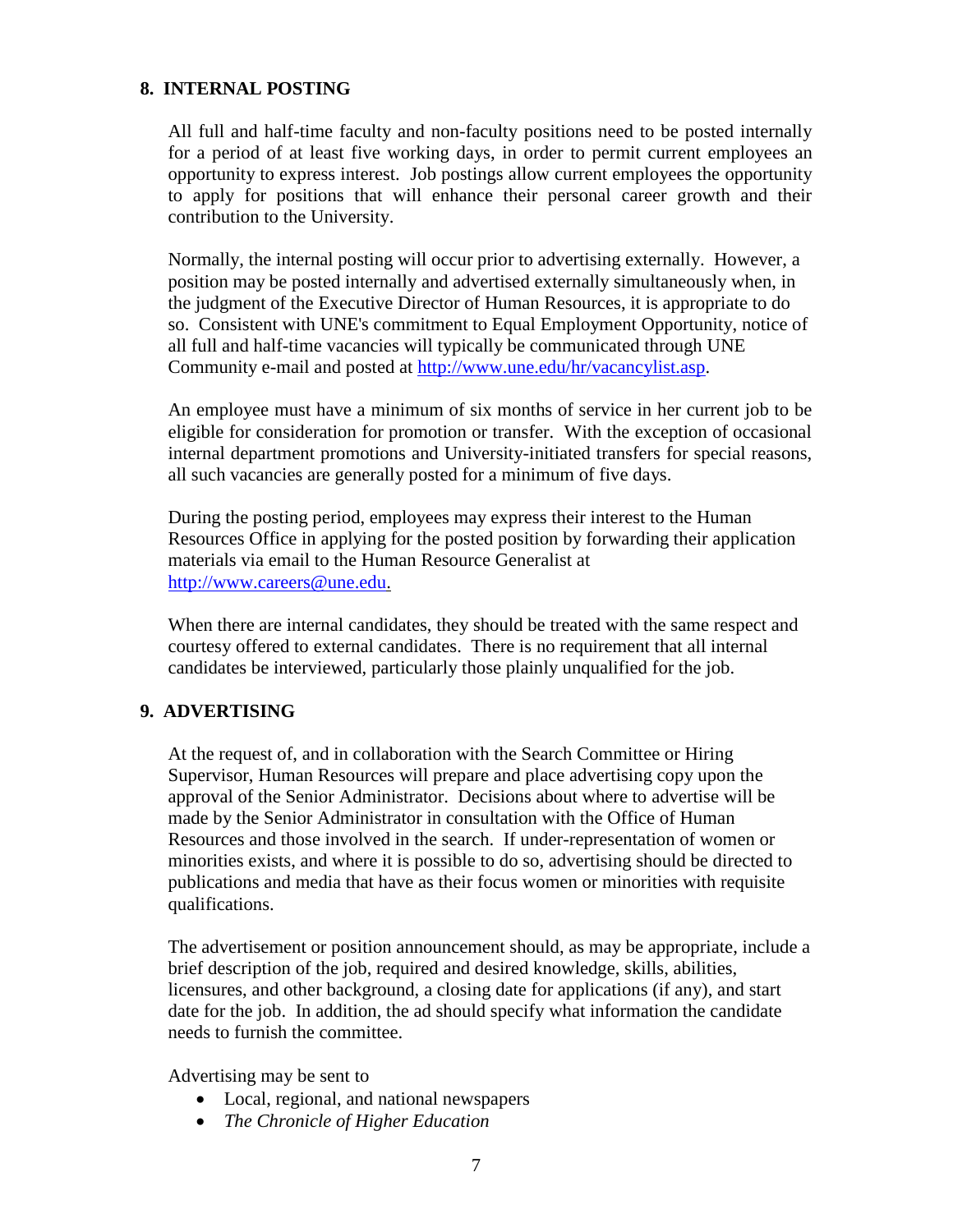• Association newspapers and journals

Advertising deadlines should be established with (usually) no less than ten days response time for advertisements in local media, and not less than twenty-one days for national media.

It is acceptable to use language such as "Review of résumés will begin on (name a date) and will continue until the search is concluded".

Search Committees should consider, where possible, recruiting through electronic media, including list serves, bulletin boards, job banks, and web sites. Listserve and bulletin boards frequently permit positing at no or minimal cost. Commercial job banks, such as [www.monster.com,](http://www.monster.com/) [www.jobbankusa.com,](http://www.jobbankusa.com/) and [www.careermosiac.com,](http://www.careermosiac.com/) permit employers

to list job openings and also to identify candidates whose backgrounds meet the committee's needs. Committees should consider job banks hosted by professional associations.

The Human Resources Office will fund 10% of the cost of advertising, to a maximum of \$500 per position advertised.

## **10. DISSEMINATION OF INFORMATION TO LOCAL AND STATE-WIDE GROUPS**

The Human Resources Office will send a mailing to a variety of organizations announcing position vacancies. These organizations may include:

- The Maine Department of Labor
- Organizations serving women
- Organizations serving minorities
- Organizations serving people with disabilities
- Organizations serving veterans

## **11. DISSEMINATION OF INFORMATION ELSEWHERE**

In the interest of assuring broad dissemination of information about positions for which UNE is conducting nationwide searches, position announcements should be sent to:

- Appropriate professional associations, as determined by the Senior Administrator in consultation with those conducting the search.
- Talent banks that may exist within the profession, or that are maintained by organizations serving the interest of women or varied minority groups. The Human Resources Department has a partial list of the latter organizations.
- Professional gatherings, such as conferences.
- Key people within the profession who may be helpful identifying or nominating qualified candidates. Where there is under-representation of women or minorities, this is a particularly important part of our Affirmative Action outreach.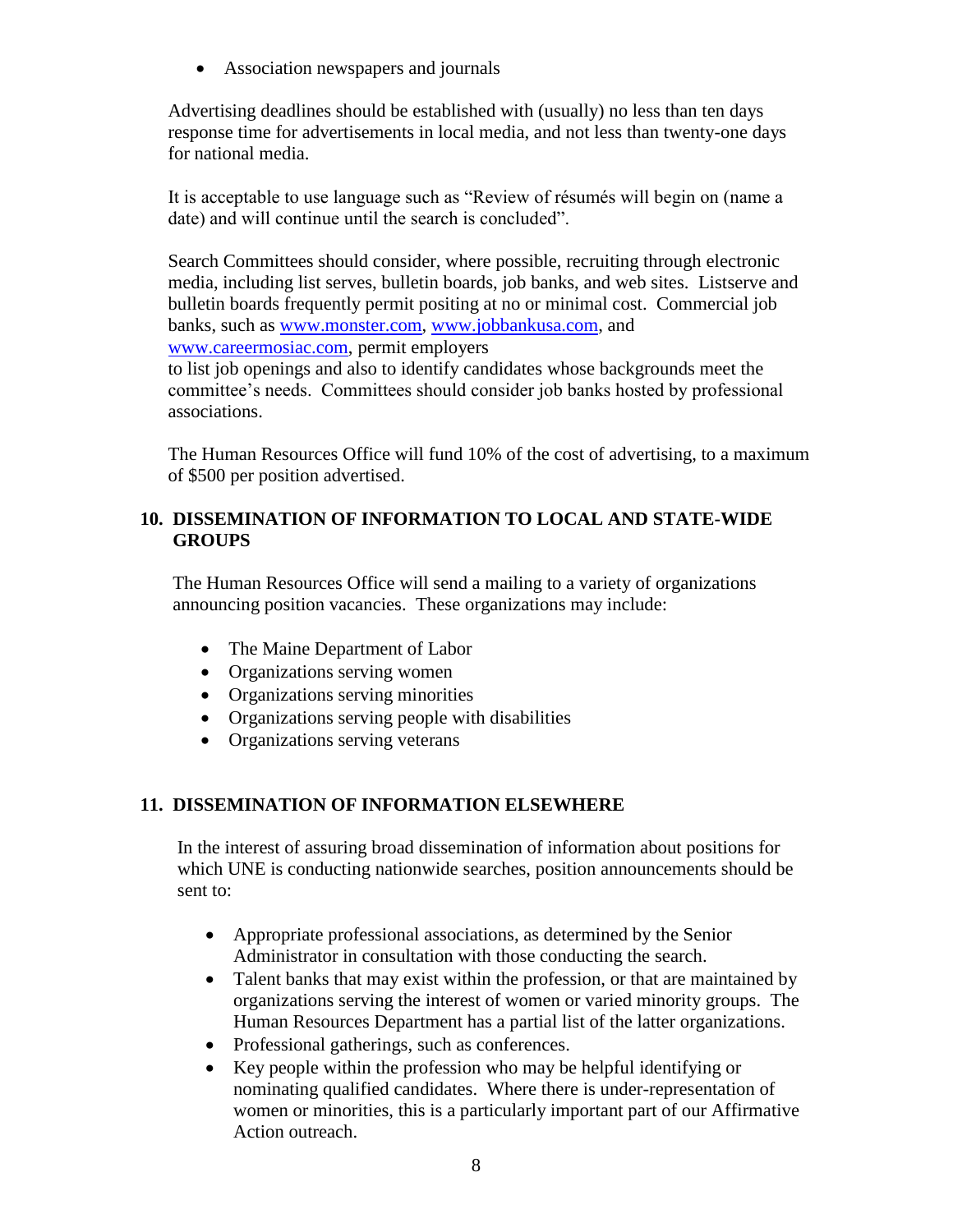- Colleges and universities which graduate people who likely have the qualifications that we seek. Where under-representation exists, mailings should be made to colleges and universities known to graduate numbers of women and minorities (for example, historically black colleges) with requisite qualifications.
- Career fairs.

The Human Resources Office will provide support in preparing mailings to groups and individuals identified by the search committee as being appropriate.

In addition to sending mailings, the most effective outreach efforts involve search committee members making telephone calls to their colleagues in academia, to department chairs at institutions likely to graduate people with requisite qualifications, and other individuals who may know of qualified females or minority candidates.

Available to Search Committees from the Human Resources Office is a database of historically Black and historically Hispanic colleges, broken out by degree level (Masters, Ph.D.), as well as by disciplines of interest to UNE.

Finally, committees should consider direct mailings to individuals when there is a finite number of known persons holding credentials of interest. The University has done mailings, for example to all licensed HVAC technicians in York and Cumberland counties.

## **12. APPLICATION/RÉSUMÉ EVALUATION FORMAT**

From the selection criteria established above, a form should be created to evaluate résumés. The format should allow an uninvolved third party to review the hiring process and understand why each candidate was viable or not viable, and why the successful candidate was chosen over the others.

The evaluation format is used as a screening device, to assure that those candidates with the strongest backgrounds emerge as final or semi-final candidates. Only those factors which can be evaluated by looking at the application, curriculum vitae, or résumé should be evaluated at this point.

#### **13. HANDLING APPLICATIONS, CURRICULUM VITAE AND RÉSUMÉS**

Except in unusual circumstances, résumés, applications and curriculum vitae will be directed to the Human Resources Office. Acknowledgments will be sent to the candidates in regards to receipt of their application, résumés, or curriculum vitae. Candidate materials are then shared with the hiring committee through a shared folder electronically.

In the unusual event that the résumés, or curriculum vitae are sent directly to the search committee, it is the search committee's responsibility to perform the requisite recording of information, to send acknowledgments, and forward those records to the Human Resources Office at the conclusion of the search. The decision to direct résumés to the search committee instead of through the Human Resources Office will be made by the Senior Administrator in consultation with the Executive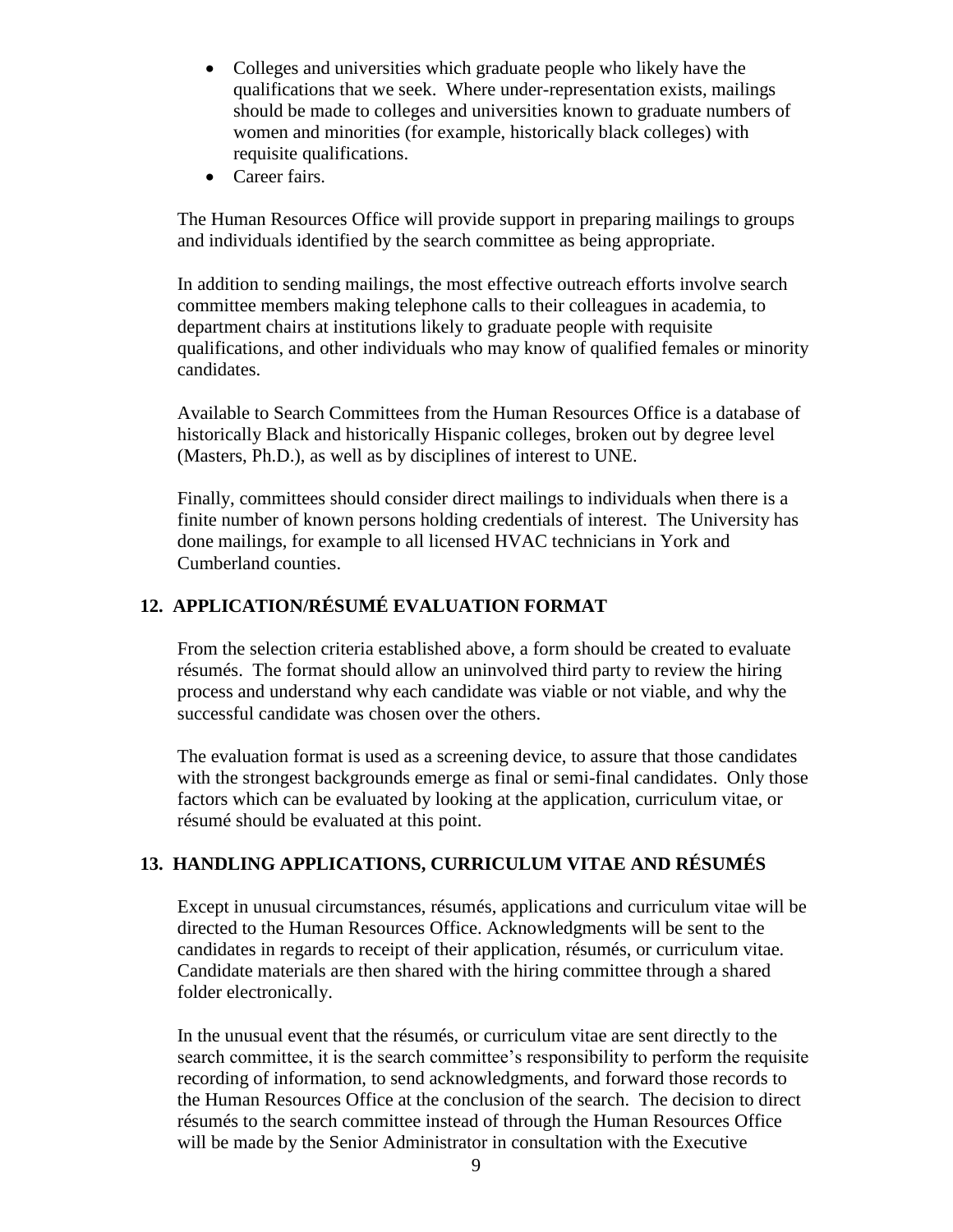Director of Human Resources. Where experience shows that a given department does not handle these tasks in an accurate or timely fashion, the Executive Director of Human Resources may require that résumés be diverted to the Human Resources office.

It is within the discretion of the search committee to determine how to handle incomplete applications, or updates of applications after the search deadlines. There are, however, two limits to the committee's discretion:

- A. Whatever the committee does, it must treat all candidates uniformly.
- B. Candidates should not be penalized for letters of recommendation which are sent late; or other actions beyond the candidate's control.

## **14. EVALUATION OF RÉSUMÉS, CURRICULUM VITAE AND APPLICATIONS**

Upon receipt of the résumés, curriculum vitae or applications, the search agent or committee will evaluate all candidates against the selection criteria in written form. Where sheer numbers of responses make it burdensome for every member of a search committee to review all responses, at least two individuals should review each response. The evaluation should be clear enough so that an uninvolved third party could read it and understand how each candidate measured up against the selection criteria.

Selection criteria used in evaluating candidates must be consistent with the qualifications stated in the job announcement, advertising, and job description.

All evaluative information should be kept by the search committee and given to the Human Resources Office at the conclusion of the search.

It is the search committee's decision as to whether to consider résumés or curriculum vitae received after the application deadline, as long as the rationale is applied uniformly to all candidates.

If during review of applications, it becomes apparent that the pool of candidates does not contain as many female or minority candidacies as would reasonably be expected, given the demographics of the profession (and especially if that group is under utilized) the process should be reviewed immediately to determine:

> Whether some aspect of the process has subtly discouraged those candidacies (and, if so, corrective action should be taken). Unduly restrictive qualification standards should in particular be reviewed.

> Whether appropriate outreach to these groups has occurred (if not, that should be remedied).

> If initial evaluation of résumés results in women or minorities not being represented in the list of finalists, the process should similarly be reviewed and corrective action taken, as appropriate.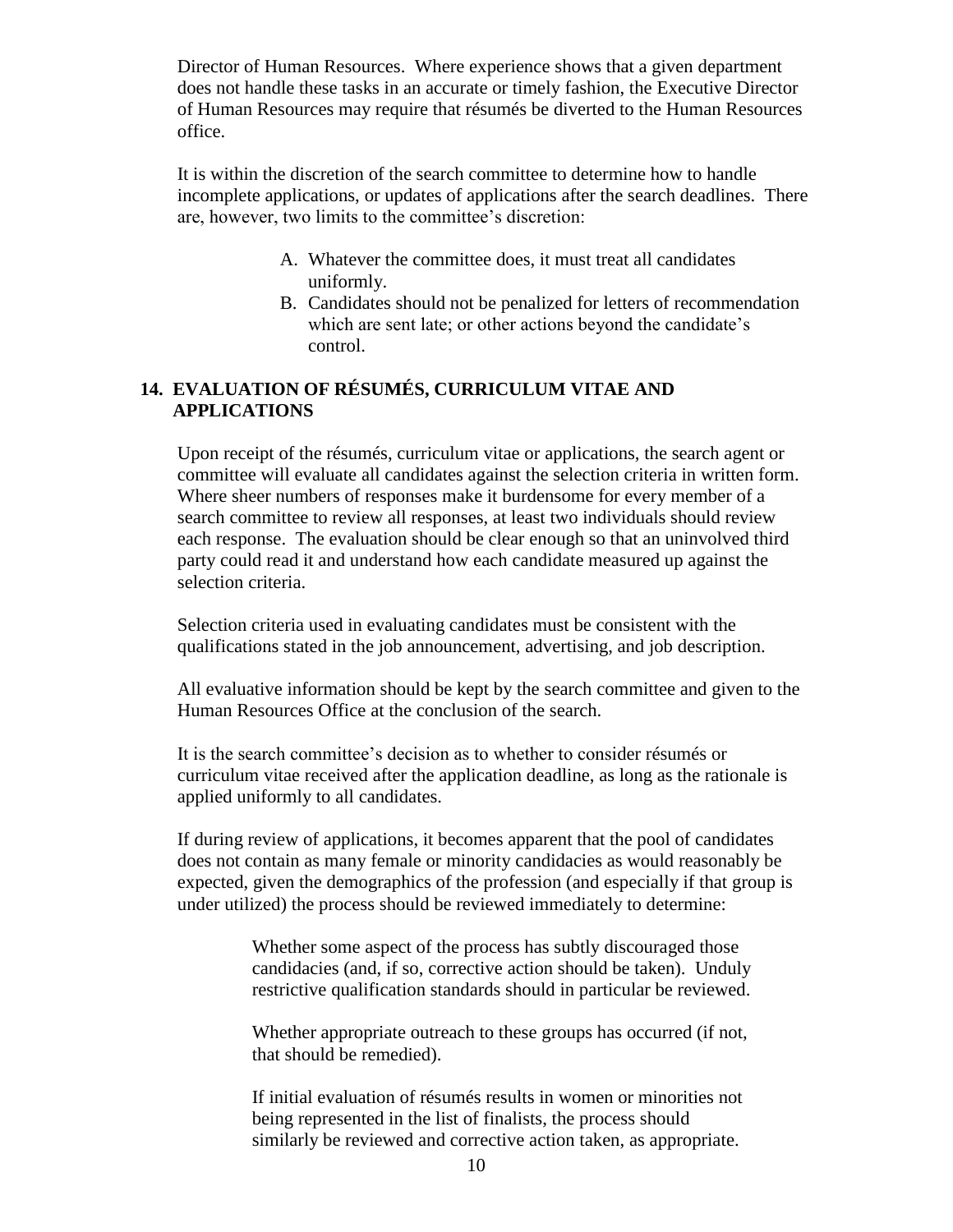#### **15. PRE-INTERVIEWS**

Pre-interviews are not required, but are useful. The purpose of a preinterview is to either:

> Assure that candidate's qualifications meet the needs of the job and that candidates' expectations (what the job is, the salary for the job, etc.) are consistent with the job.

Serve as a second level of screening of candidates.

Pre-interviews, if conducted, should be done on the basis of standard questions asked to every candidate, with additional questions that may be appropriate in individual circumstances. The questions should be determined in advance by the search committee or search agent, and the candidate's answers noted in written form. This material must be forwarded with other search process documentation to the Human Resources Office at the conclusion of the search.

If a search committee is used, it is advisable to have two individuals pre-interview (together) each candidate.

The pre-interview can be used to prepare information for candidates' needs to enable them to come to campus fully prepared to interview.

Following the pre-interview, the search committee or entity should identify the top candidates, confer with the Senior Administrator about how many to bring to campus to interview (usually at least two and not more than four).

At this point in the process, search committees frequently wish to notify those who are not finalists of that fact. Because it sometimes happens that the finalists are either found not to be as strong as originally thought, or because offers may be rejected, communication at this point is discouraged.

#### **16. INVITING CANDIDATES TO CAMPUS**

The purpose of this part of the process is to assure that where warranted, aggressive, effective Affirmative Action Outreach has actually occurred. Where it has not, it is the responsibility of that Dean or Vice President to assure that remedial action occurs. Remedial action may include, for example, reviewing selection criteria, more aggressive outreach, or even re-advertising the position.

If the candidates are local, inviting them to campus to interview is relatively straight-forward. The interview schedule, identifying each interviewer by name and title, should be in the interviewee's hands prior to his/her arrival on campus. As well, the interviewee's informational needs (real estate information, information about schools, the arts, recreation, etc.) should be satisfied before his/her arrival. If the interviewee is traveling any distance by personal vehicle, mileage reimbursement at the prevailing University rate is appropriate.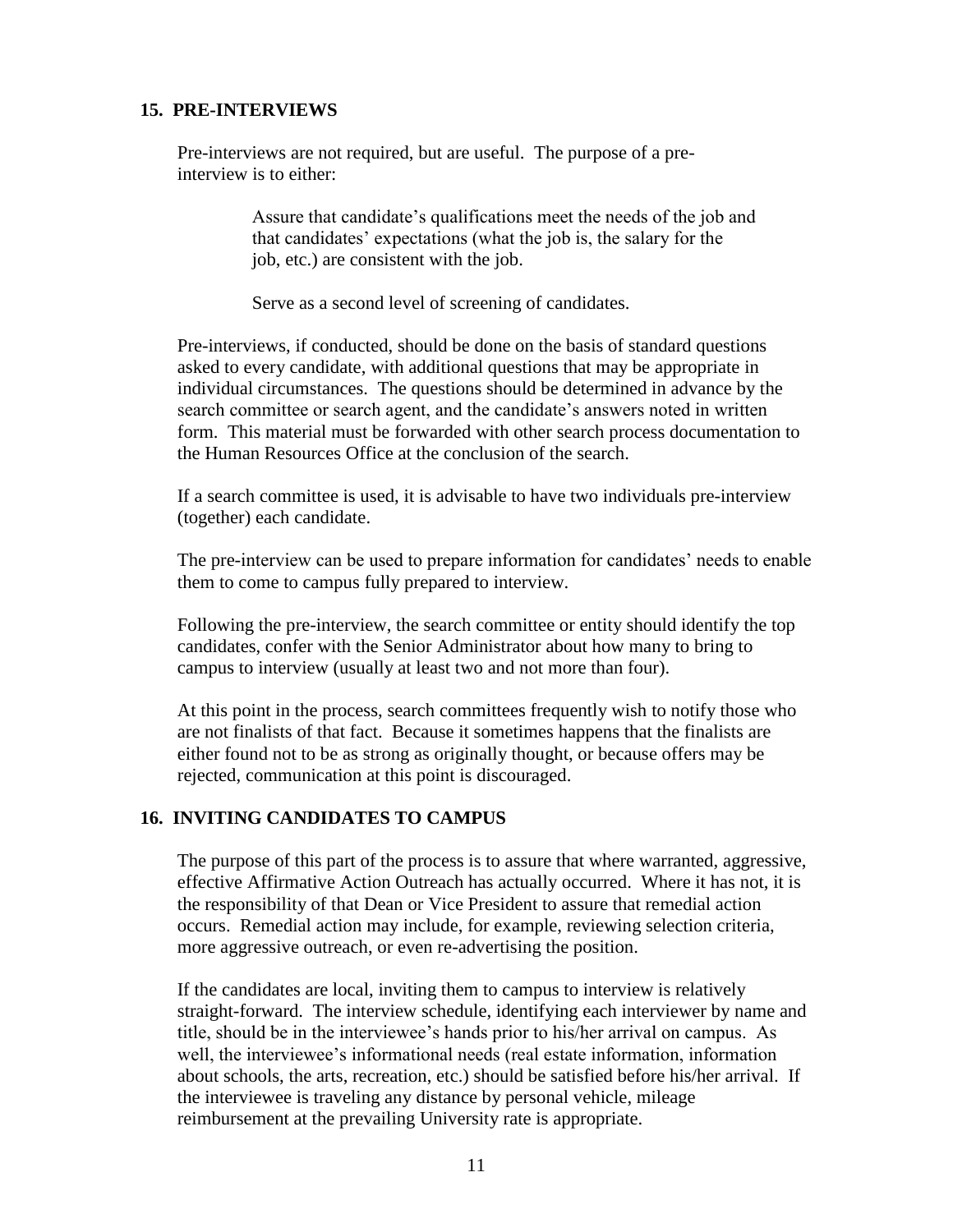Travel arrangements for interviewees who are flying in should be made by the University on behalf of the interviewee, in order to ensure cost-effective travel. Travel arrangements must be made in accordance with the University travel policy.

Interviewees should be reimbursed for travel and lodging costs. Interviewees should expect that additional costs incurred by them by virtue of their choice to have a spouse or partner travel with them are their responsibility.

Make arrangements to have the candidate picked up at the airport and transported to wherever they need to go, or provide either a rental car or a UNE fleet car. If the latter, assure they are given a map and directions to UNE.

Determine, before the interviewee arrives, whether he/she wishes to spend an additional day or more and whether the services of a real estate broker are desired. Provide assistance to candidates in establishing an itinerary for that extra time if they desire it.

When they become a finalist, if the candidate is applying for an academic position, at the time that interview arrangements are being made, ask for them to arrange to have their official transcripts sent, showing the highest earned degree.

If the position requires certifications, licensure, or other professional qualifications, ask the candidate to provide copies of the appropriate documents.

Responsibility for coordinating travel arrangements will vary according to the Senior Administrator.

## **17. THE INTERVIEW SCHEDULE**

There is sometimes a tendency to over-book candidates and force them to go through a marathon interview process. Minimize this to the extent possible by having groups of people with similar interests interview the candidates.

Create room in the schedule to account for overruns in time. It is suggested that you assign someone the responsibility of escorting the candidate from interview to interview. This is primarily to assure that the whole schedule does not get thrown off by one or two interviewers taking more time than is allotted. It is also to help the candidate feel better taken care of.

Before the interview date, a package of information should be given to each interviewer which contains, at a minimum:

- The résumé or curriculum vitae.
- The job description and selection criteria.
- The interview schedule.
- An evaluation form.
- A handout describing legal and illegal pre-employment inquiries.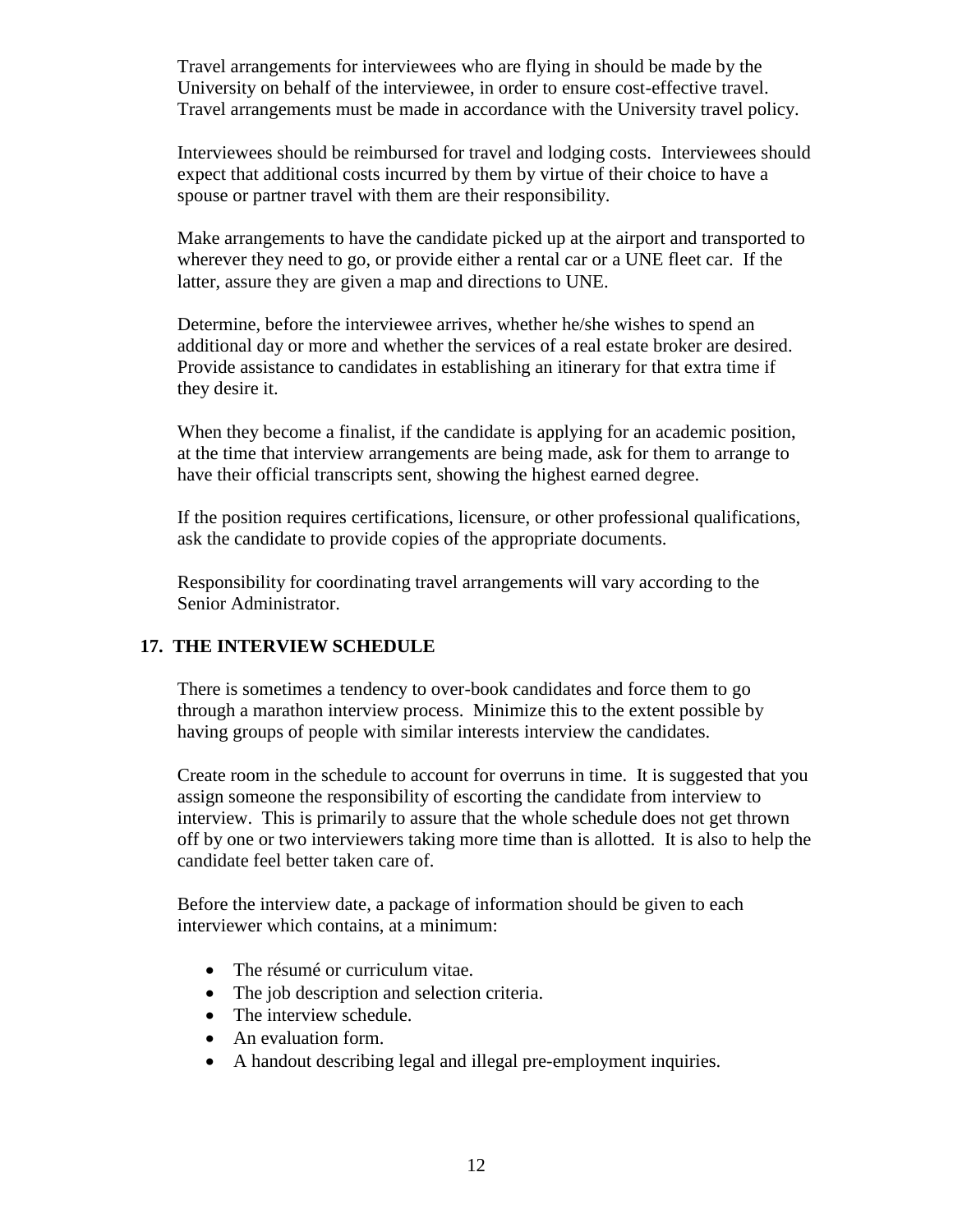## **18. THE INTERVIEW**

Prior to interviewing, each interviewer should review the materials provided and prepare a series of questions that are designed to get the information necessary to make judgments about the candidate's capability. Those questions should be essentially the same for each candidate.

While the interview is a give-and-take process, with both parties offering and receiving information, your job as interviewer is probably not being done as well as it can be if you are doing the talking more than 25% of the time. Many candidates report being subjected to monologues by interviewers which, while interesting, don't accomplish the goals of the interview process.

Salary should be discussed with the interviewee only by the person authorized by the Senior Administrator. Benefits can be discussed by anyone, but the interviewee should be directed to the Human Resources Office for definitive guidance.

Particular attention needs to be paid to the legal and illegal pre-employment questions. Questions that may seem to be innocuous can put both an interviewer and the institution into legal jeopardy. Sample questions below are commonly asked, and are potentially a big problem:

- What does your partner think about moving here?
- Do you have any children?
- That is an interesting name, is it \_\_\_\_\_\_\_\_\_\_ (name a nationality)?
- How many more years are you planning on working?
- How do you feel about living in a state that is overwhelmingly white (asked to people of color)?
- How did you get that limp?
- $\bullet$  Etc.

If you have concerns, or do not understand the handout, please discuss with the Executive Director of Human Resources. In particular, be extremely careful about asking **any** questions about disabling conditions. The Equal Employment Opportunity Guidelines on pre-employment inquiries issued to interpret the Americans with Disabilities Act (ADA) makes **most** pre-employment inquiries regarding disabilities illegal. Consult with the Executive Director of Human Resources before asking any of these questions.

Finally, if you are co-interviewing with someone, or are part of a committee doing interviewing, agree in advance that if somebody makes an error and asks an inappropriate question, that someone else will interrupt, disclaim the question, and redirect discussion, with a minimum of fuss. If an interviewee brings up something that is outside the boundaries of appropriate questioning, depending on the situation, you should either let it go by without comment (and then redirect discussion) or disclaim interest. Do not engage in the discussion.

For the candidates' sense of being well-taken care of, as well as the committee's need to manage time well, a member of the search committee should escort the candidate from interview session to interview session. This individual should also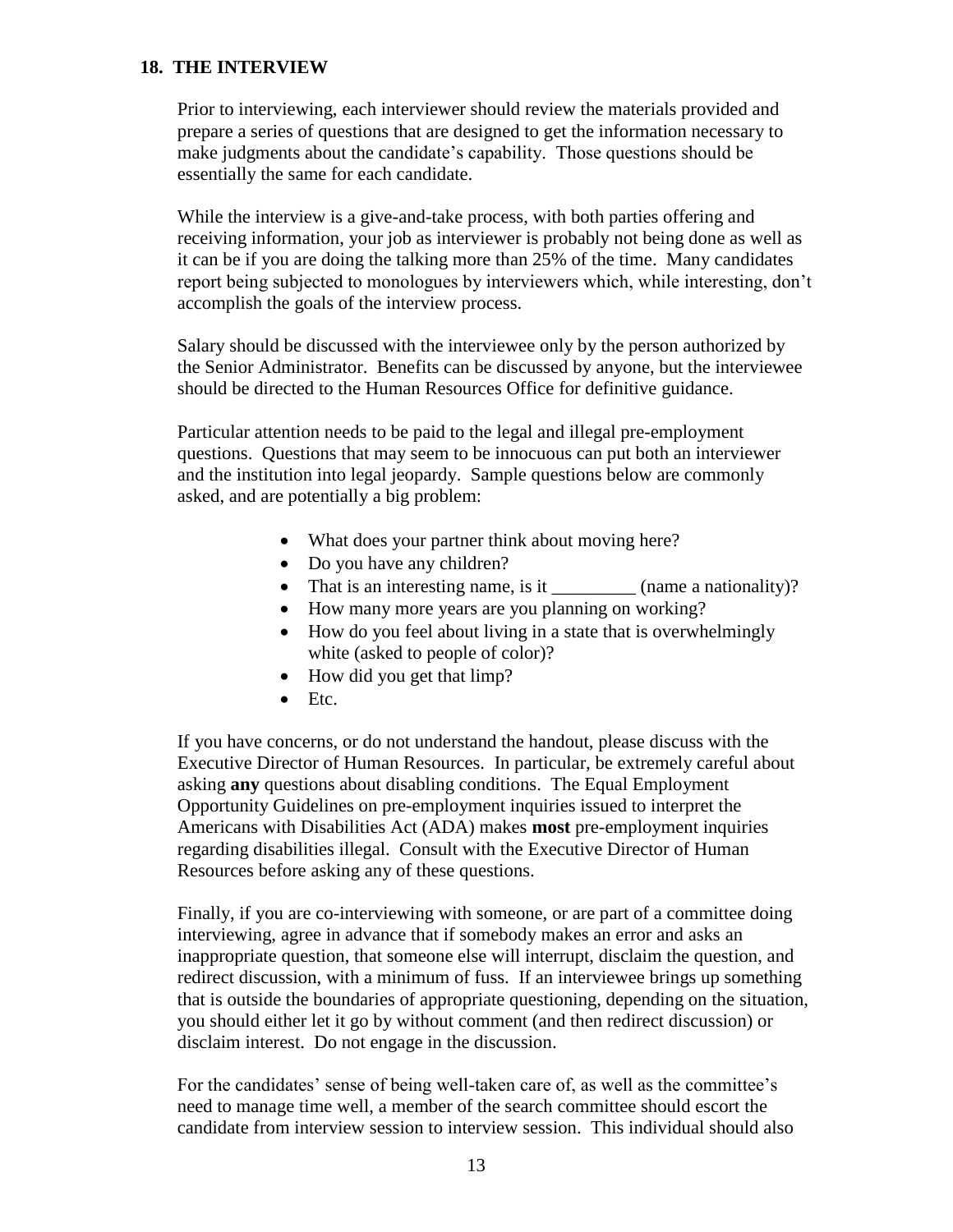assure both the appropriate introductions are made, and that the candidate leaves each session on time.

When there are group interviews, the committee should assure that the group has access to résumés, is given a pre-employment legal/illegal inquiries guide, and is given candidate evaluation forms.

## **19. CANDIDATE EVALUATION**

Following the interviews, the search committee or agent should carefully deliberate upon the strengths and weaknesses of the candidates for the job for which they are applying. It should consider both oral and written feedback from all involved in the process, as well as reference information (see below). The search committee or agent should make recommendation to the Senior Administrator about which candidates can best meet UNE's needs.

## **20. REFERENCES**

Written references are useful, but their utility is limited by the fact that they are frequently seen by the candidate, and by the very fact that they are in writing. Reference sources are justifiably nervous about making any comments of a critical nature, or may be protective of a candidate because of personal friendships or other factors.

A reasonable number of persons who know the candidate within his/her professional role should be contacted by telephone. The questions that you ask should be eminently job-related, should avoid discussion of illegal inquiries (see 18 above), and should be in written form.

## **21. OFFER**

The offer of employment should be made orally by the Senior Administrator or his/her designee. The offer should be subsequently put into written form and signed by the Senior Administrator and accompanied by an employment contract. The offer letter and employment contract should address, in addition to the usual items in the employment contract, any special arrangements or understandings.

An employment contract is generated in the following way:

- A Request for Contract form or Personnel Action Form, whichever is applicable, is routed electronically for signature approval.
- The Human Resources Office will generate the contract, which is sent to the Senior Administrator, who will sign it, forward it to the President/Provost Office for signature, and then send it to the candidate for signature.
- Upon return of the contract to the Senior Administrator, the Senior Administrator will keep a copy for his/her record and forward the original to Human Resources.

## **22. RELOCATION**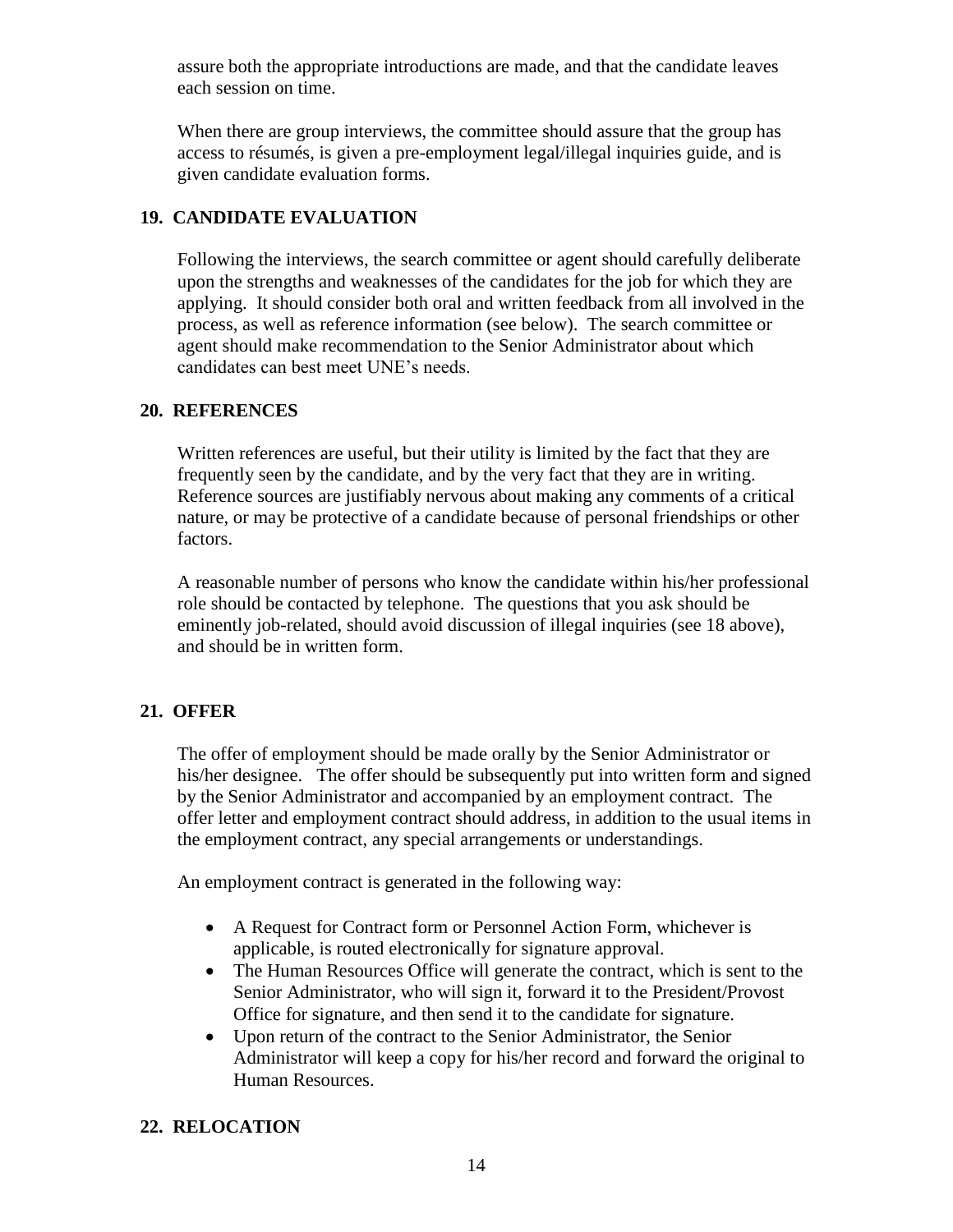If reimbursement of relocation expenses are offered, the usual practice is to reimburse up to \$1000 of moving expenses.

#### **23. NOTIFICATION OF UNSUCCESSFUL CANDIDATES**

The chair of the search committee should call the unsuccessful candidates who interviewed (on the phone or in person) for the position and inform them that another candidate has been offered and has accepted the position. It is appropriate to be as positive as you can be about their candidacies, but also to offer little information about why another candidate was selected. It is unlikely that you will convince them that another candidate was stronger, and in the usual course of events, the more information you offer, the more likely it is that they will take umbrage. There is little to gain by offering specific reasons.

## **24. CLOSING THE SEARCH**

Within a week of the time that the search process has been concluded, the search committee or hiring authority must forward all search documents, files and records to the Human Resources Office for storage, pursuant to the requirements of federal law. This includes the position description, all advertising materials and postings (including records of to whom it was sent and where it was posted), all evaluative information (including ratings by all committee members and interviewers at all stages of the process), interview notes, notes of reference information. The information should be organized so that a third party could look at the file, and without difficulty determine how each candidate measured up against the selection criteria, who was pre-interviewed (and why), who was interviewed (and why), and who was selected (and why).

### **PROCEDURES – OTHER THAN FULL OR HALF-TIME STAFF**

The University imposes fewer requirements on the hiring processes for temporary, parttime, adjunct faculty, and contracted services staff in order to assure that the operating departments have as much flexibility as possible to hire people to meet their needs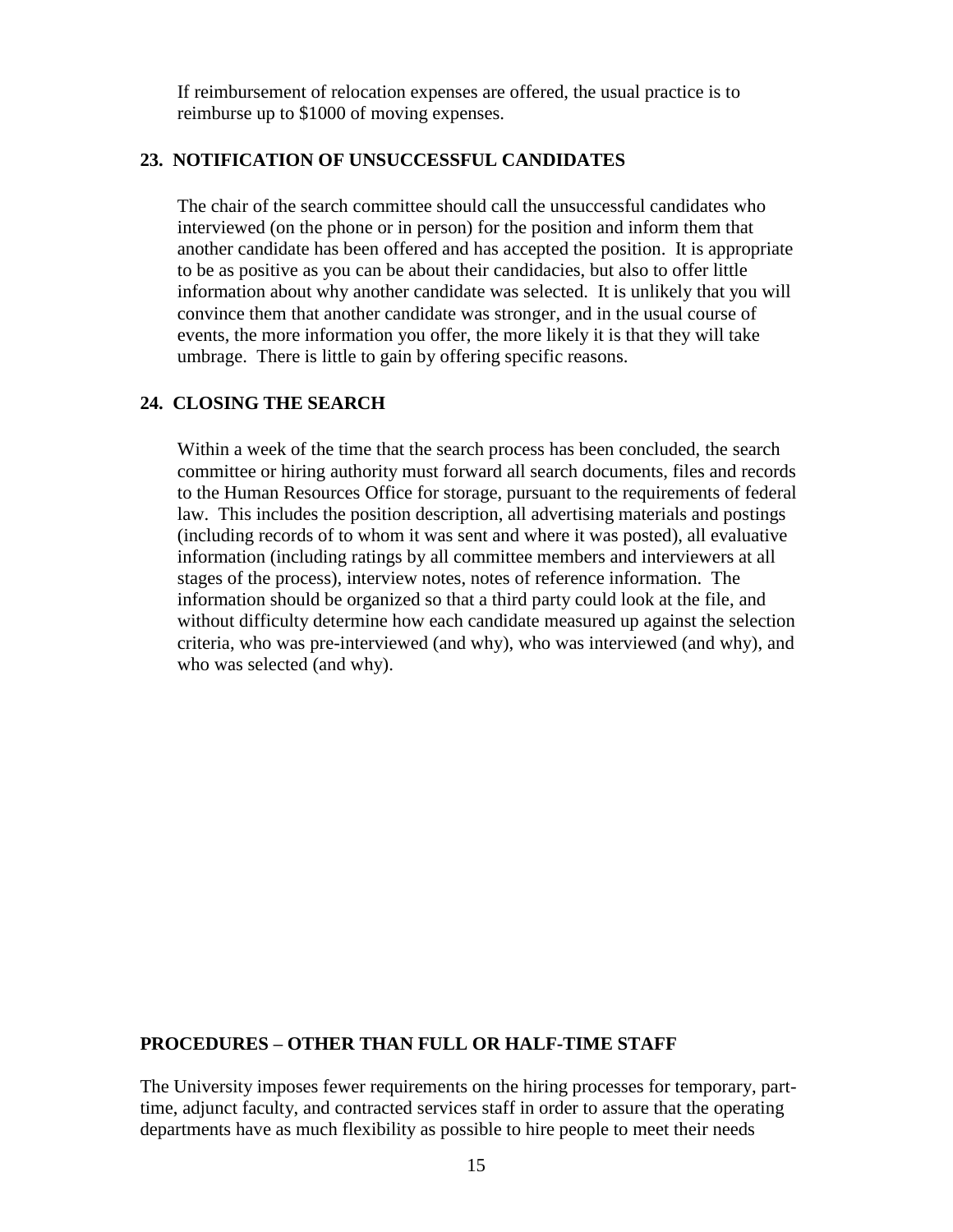quickly and expeditiously. That being said, the University has needs to assure fair employment practices, fair pay rates, and compliance with a variety of state and federal laws that requires that some centralization of process occur.

A. Adjunct Faculty

Hiring of Adjunct Faculty members shall be conducted by the Academic Department Chair, in collaboration with the Dean's Office. It is their mutual responsibility to assure that budgetary resources are sufficient to support hiring, and to assure that rates that are paid are fair, competitive, and appropriate, given what other Adjunct Faculty members in the same discipline are paid. It is the responsibility of the Vice President for Academic Affairs to assure that pay for Adjunct Faculty members is as competitive with the labor market as the University can reasonably afford, and to assure pay equity across the colleges.

When in the opinion of the Academic Dean, the Adjunct Faculty workforce in his/her college does not demographically reflect the available workforce, the Dean should have the hiring departments scrutinize carefully the hiring process that resulted in that outcome, and make appropriate adjustments (i.e., (more) advertising, review of selection criteria, additional outreach efforts).

It is well established under Internal Revenue Service - Private Employer Rulings that Adjunct Faculty members are employees, and not independent contractors. Accordingly, upon the Department Chair's identification of the faculty member to be hired, the Dean's Office should prepare an employment contract, which will need to be signed by the Dean, the Provost, and the faculty member, then forwarded to the Payroll Office. The Department Chair should, while forwarding the contract to the faculty member, insert a brochure from the Human Resources Office titled "Beginning Employment". This brochure offers information which is particularly useful to new employees. The Department Chair should, in particular, remind the faculty member that no paycheck can be issued until that faculty member has completed forms in the Human Resources Office, (I-9, W-4, W-4ME, Direct Deposit form), and that federal immigration laws require the completion of an I-9 form within the first three days of employment.

B. Part-time or Temporary Employment

Part-time employment is defined under University Personnel Policy as employment that is less than 20 hours per week, or less than 9 months duration, and/or in a position not budgeted as a regular full-time or half-time position.

Temporary employment is defined as employment which is for a defined period of time, usually brief, and may be for whatever hours are necessary to accomplish the work needed to be done.

Student employment is defined as a version of part-time or temporary employment. With the exception of Work Study employment, hiring of students into part-time or temporary roles should be handled in the same manner as for all other part-time or temporary employees. Guidelines regarding Work Study employment are available in the Financial Aid Office.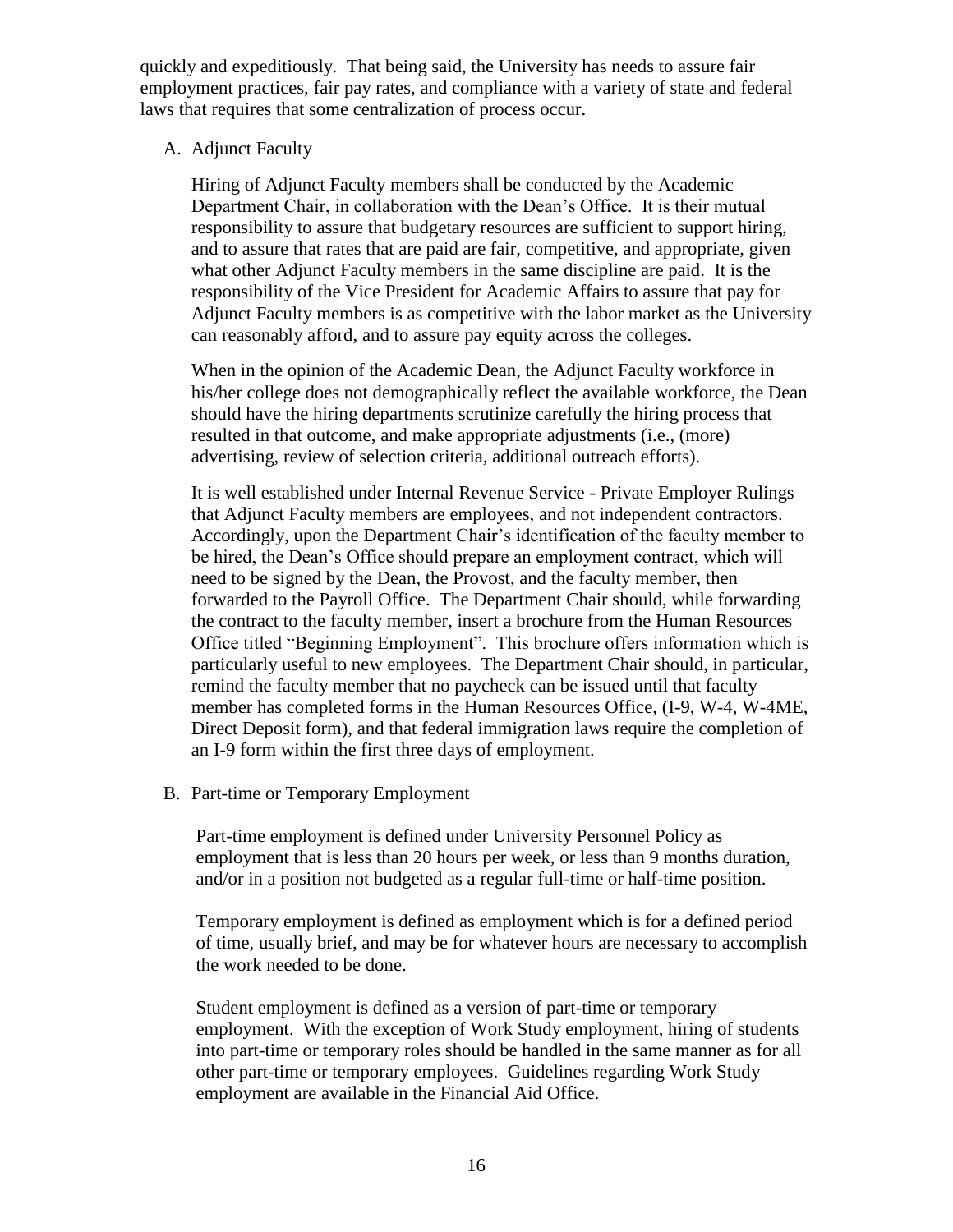Those supervisors who want to hire temporary or part-time help should complete an **Email Pay Request**. The supervisor, in collaboration with the Senior Administrator, has responsibility for assuring that budget is not exceeded.

C. Independent Contractors and Consultants

Independent Contractors are individuals who perform services for the University but who are self-employed or employed by another organization. It is important to the University that it correctly distinguish between employment status, on one hand, and independent contractor (or consultant) status on the other hand, because of substantial Internal Revenue Service liability that could be created by errors.

Generally, an employee is an individual who performs services that are subject to the will and control of the employer – both what must be done and how it must be done. The employer can allow the employee considerable discretion and freedom of action, so long as the employer has the legal right to control both the method and the result of the services. An independent contractor is an individual over whom the employer has the right to control or direct only the result of the work, and not the means and methods of accomplishing the result.

The Internal Revenue Service uses a number of factors to assist in determining if the worker is an employee or an independent contractor. There is no minimum number of factors that, if met, would determine that the individual is an employee or an independent contractor. The factors listed below are intended as guidelines and should be considered in the context of service being provided and employment practices at the University. If an individual clearly does not meet the conditions of an independent contractor status, the IRS assumes an employee/employer relationship exists, and the individual should be put on the payroll.

Before applying the IRS guidelines, two basic questions may clarify the situation:

- Does the University pay as employees, others who perform essentially the same duties that are to be performed by this worker?
- Has this worker been paid during this current calendar year as an employee?

If the answer to either of these questions is yes, University of New England policy requires the individual to be paid through the payroll.

Should the IRS determine that an individual has been inappropriately classified as an independent contractor, the University could be subject to substantial penalties for failure to withhold taxes and to pay social security taxes.

#### **Factors Used by IRS To Determine Independent Contractor/Consultant Status**

| <b>Factors</b>  | <b>Employee</b>                                              | <b>Independent Contractor</b>                           |
|-----------------|--------------------------------------------------------------|---------------------------------------------------------|
| 1. Instructions | An employee is required to<br>comply with instructions about | An independent contractor<br>decides how to do the job, |
|                 |                                                              |                                                         |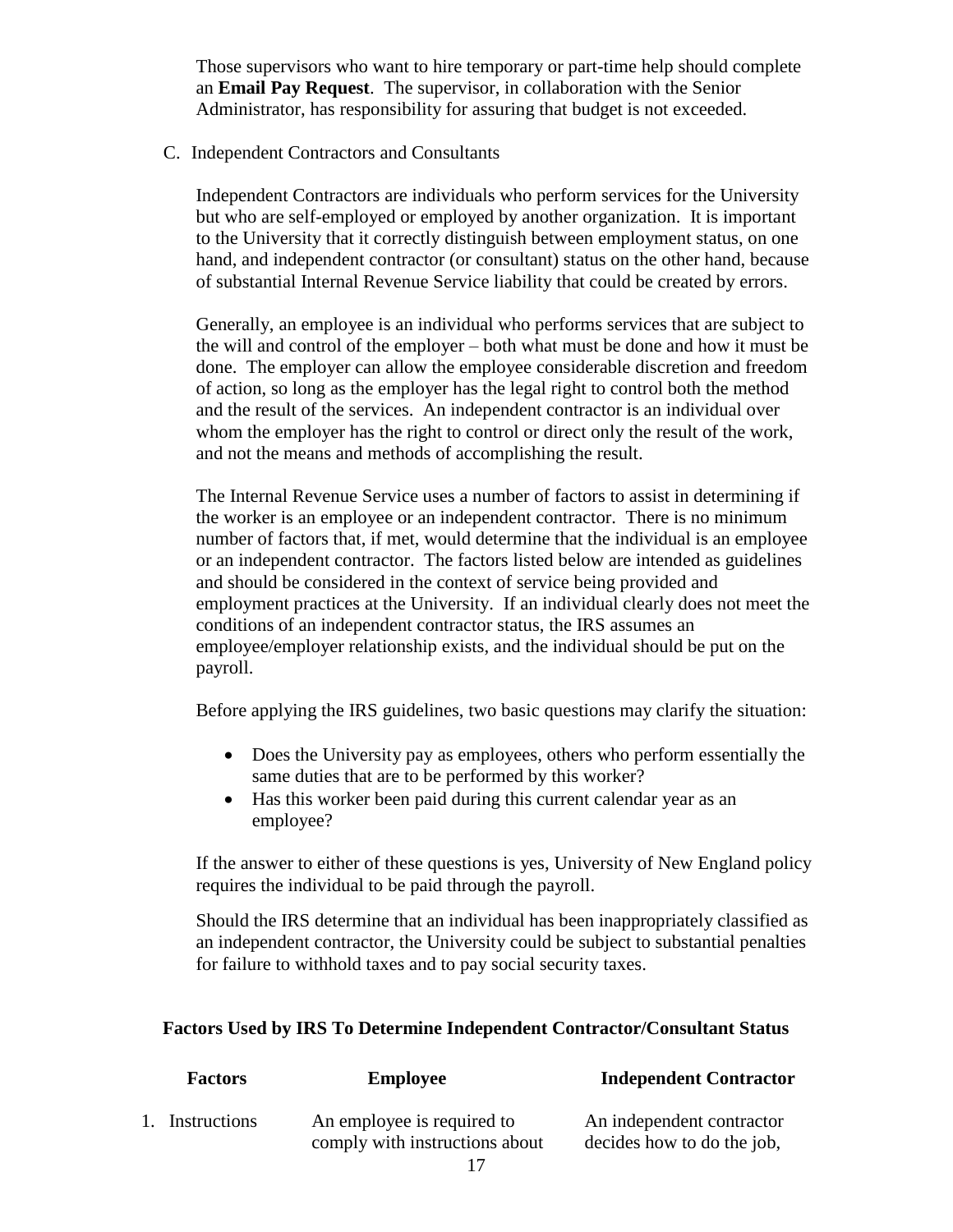|    |                                       | when, where, and how to work.<br>Notwithstanding the<br>conscientious employee who is<br>capable of working with great<br>independence, if the University<br>has the right to give such<br>instructions, the individual is an<br>employee.                                                                                                                   | establishes his or her own<br>procedures, and is not<br>supervised. The University is<br>only interested in the end<br>result.                                                                                                   |
|----|---------------------------------------|--------------------------------------------------------------------------------------------------------------------------------------------------------------------------------------------------------------------------------------------------------------------------------------------------------------------------------------------------------------|----------------------------------------------------------------------------------------------------------------------------------------------------------------------------------------------------------------------------------|
| 2. | Training                              | Training of a worker by an<br>experienced employee, by<br>correspondence, by required<br>attendance at meetings, and by<br>other methods, is a factor of<br>control indicating that the<br>employer wants the services<br>performed in a particular manner.<br>This is especially true if the<br>training is given periodically or at<br>frequent intervals. | An IC/C ordinarily uses his or<br>her own methods and receives<br>no training beyond basic<br>information/orientation<br>sessions from the University.<br>An IC/C is not required to<br>attend meetings or training<br>programs. |
| 3. | Integration                           | If the individual's services are an<br>integral part of the University's<br>operations, it generally indicates<br>an employer/employee<br>relationship.                                                                                                                                                                                                      | If the performance of service<br>establishes or affects the<br>firm's/individual's own<br>business reputation and not<br>the business reputation of the<br>University, it indicates IC/C<br>relationship.                        |
|    | 4. Services<br>Rendered<br>Personally | If the services must be rendered<br>personally, it indicates the<br>University is interested in the<br>methods, as well as the results.                                                                                                                                                                                                                      | An individual's right to<br>substitute another's services<br>without the University's<br>knowledge suggests the<br>existence of an IC/C<br>relationship.                                                                         |
| 5. | Hiring<br><b>Employees</b>            | If the University hires other<br>employees to assist the worker,<br>an IC/C classification is generally<br>not appropriate.                                                                                                                                                                                                                                  | An IC/C may hire, supervise,<br>and pay his/her own<br>employees to enable him/her<br>to meet the terms of the<br>contract.                                                                                                      |
| 6. | Continuing<br>Relationship            | A continuing or recurring<br>relationship between an<br>individual and the University<br>likely indicates an<br>employer/employee relationship.                                                                                                                                                                                                              | The relationship between an<br>IC/C and the University ends<br>when the job is finished.                                                                                                                                         |
| 7. | Work Hours/                           | Controlling, or the authority to<br>18                                                                                                                                                                                                                                                                                                                       | An IC/C controls his or her                                                                                                                                                                                                      |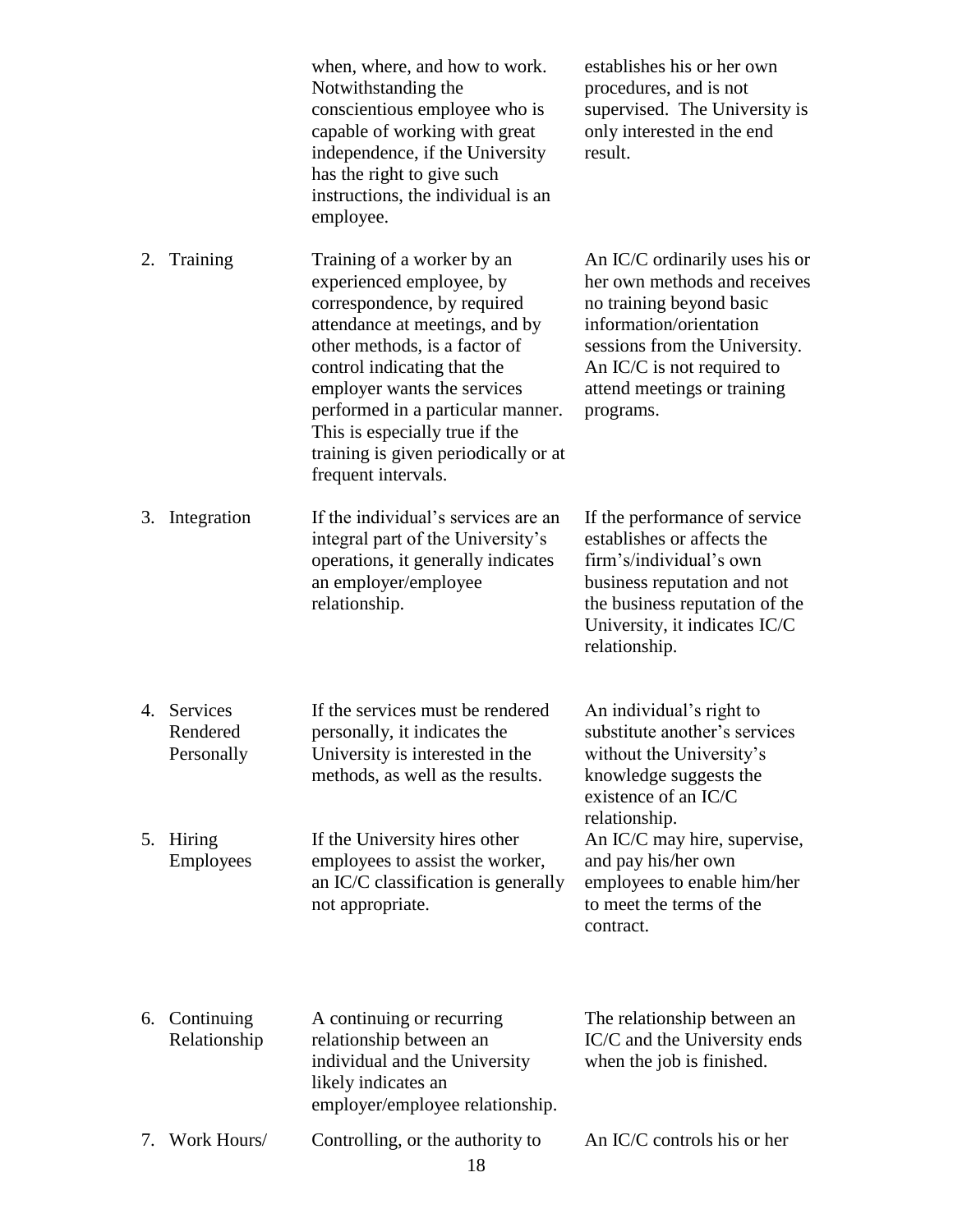|    | Work Schedule       | control, the work hours/work<br>schedule indicates an<br>employer/employee. An<br>employee's pay is tied to the<br>number of hours required to<br>perform the work.                                                                                                                                                                                                                                                                                                                                                                                                                                      | own time. The rate of pay,<br>determined in the contract, is<br>not generally increased or<br>decreased by the amount of<br>time the IC/C must work to<br>complete the project.                                                                   |
|----|---------------------|----------------------------------------------------------------------------------------------------------------------------------------------------------------------------------------------------------------------------------------------------------------------------------------------------------------------------------------------------------------------------------------------------------------------------------------------------------------------------------------------------------------------------------------------------------------------------------------------------------|---------------------------------------------------------------------------------------------------------------------------------------------------------------------------------------------------------------------------------------------------|
| 8. | Place of Work       | A requirement that the work be<br>performed on the University's<br>premises, or at a location<br>designated by the University,<br>implies an employer/employee<br>relationship, especially where the<br>work is of such a nature that it<br>could be done elsewhere. For<br>example, the use of University<br>office space, telephone and<br>clerical services generally places<br>the worker within the<br>University's direction and<br>supervision. The importance of<br>this factor depends on the nature<br>of the service involved and the<br>authority the University has to<br>control the work. | Doing work away from the<br>University's premises when it<br>could be done on site may<br>indicate a lack of control. An<br>IC/C will generally have an<br>established business site.                                                             |
| 9. | Sequence of<br>Work | If a person must perform services<br>in the order or sequence set by<br>the University, it shows that the<br>worker is not free to follow an<br>independent pattern of work, but<br>must follow the established<br>routines and schedules. Control<br>is sufficiently shown, if the<br>University retains the right to do                                                                                                                                                                                                                                                                                | If the University is not<br>interested in the order or<br>sequence by which the<br>individual completes the<br>work, there is an indication<br>that there is a lack of control<br>over the manner and means<br>by which the work is<br>performed. |
|    | 10. Reports         | SO.<br>The submission of regular oral or<br>written reports indicates control<br>since the worker must account for<br>his or her actions.                                                                                                                                                                                                                                                                                                                                                                                                                                                                | An $IC/C$ is not required to file<br>reports which constitute a<br>review of his or her work.<br>However, reports related only<br>to an end result is not an<br>indication of employment or<br>independence.                                      |
|    | 11. Payments        | Payment by the hour, week, or<br>month represents an employer-<br>employee relationship. Payment<br>by the job which includes a lump<br>sum computed by the number of<br>hours required to do the job at a<br>10                                                                                                                                                                                                                                                                                                                                                                                         | Payment of a flat fee is<br>customary where the worker<br>is an IC/C.                                                                                                                                                                             |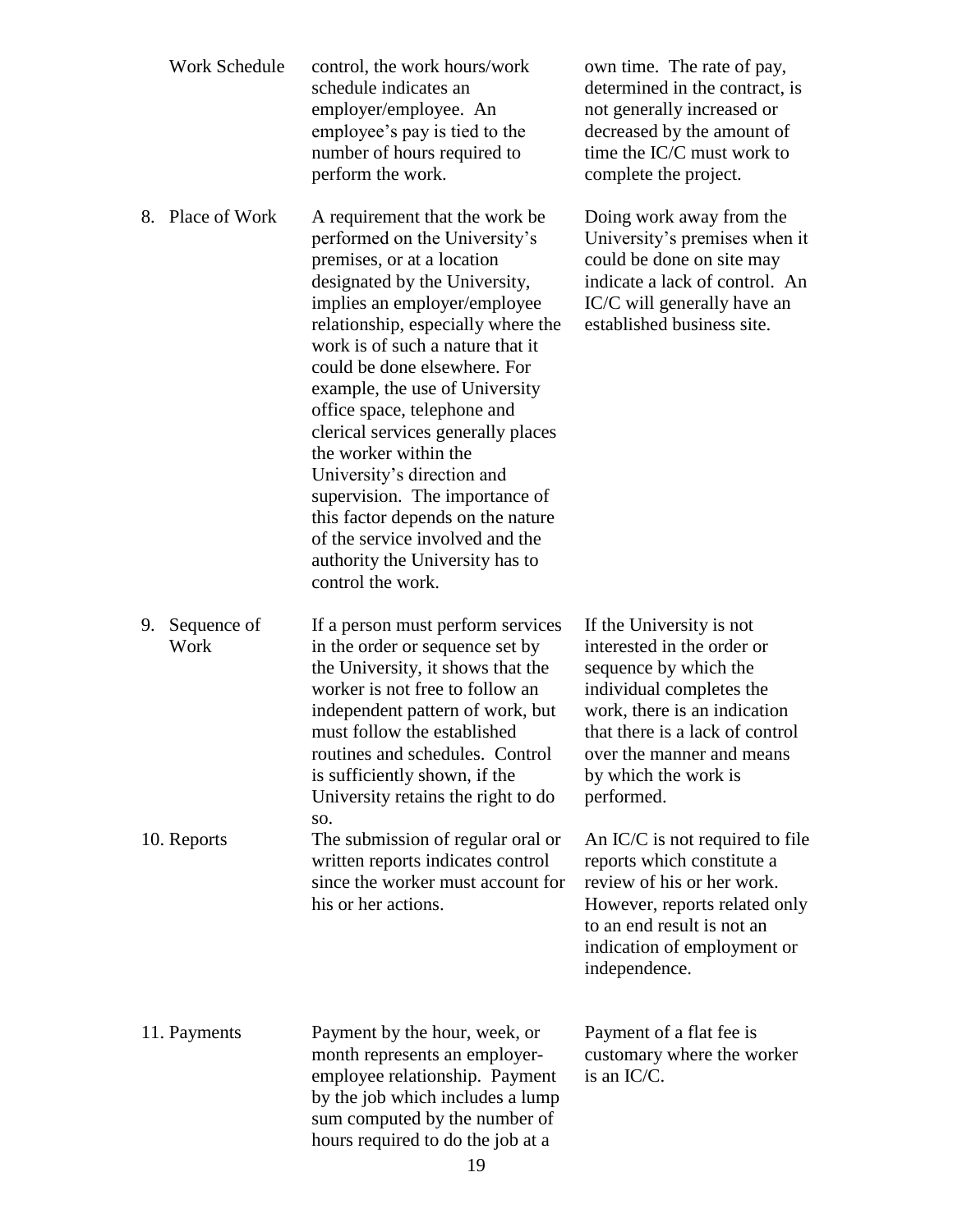|                    | fixed rate per hour may indicate<br>to the IRS an employee/employer<br>relationship.                                                                                                                                                                                                                                                      |                                                                                                                                                                                                                                                                                                                                                                                                                                                                                                                                 |
|--------------------|-------------------------------------------------------------------------------------------------------------------------------------------------------------------------------------------------------------------------------------------------------------------------------------------------------------------------------------------|---------------------------------------------------------------------------------------------------------------------------------------------------------------------------------------------------------------------------------------------------------------------------------------------------------------------------------------------------------------------------------------------------------------------------------------------------------------------------------------------------------------------------------|
| 12. Expenses       | Payment or reimbursement of the<br>worker's business and travel<br>expenses by the University may<br>indicate an employer/employee<br>relationship.                                                                                                                                                                                       | A person who is paid on a job<br>basis and who has to take care<br>of all or some incidental<br>expenses is generally an<br>IC/C.                                                                                                                                                                                                                                                                                                                                                                                               |
| 13. Investment     | Providing any necessary<br>facilities/equipment by the<br>University tends to indicate an<br>employment relationship.<br>Facilities include, generally,<br>equipment or premises necessary<br>for the work but not the tools,<br>instruments, clothing, etc., that<br>are commonly provided by<br>employees in their particular<br>trade. | A significant investment by<br>the worker in order to<br>perform the service tends to<br>show an independent status.<br>In order to be significant, the<br>investment must be real,<br>essential, and adequate.                                                                                                                                                                                                                                                                                                                 |
| 14. Profit or Loss | Employees receive compensation<br>based on the duration of time<br>required to do the work. Thus,<br>they do not suffer a financial loss<br>and are restricted from earning a<br>profit by performing the work.                                                                                                                           | The possibility of a profit or<br>loss for the worker as a result<br>of these services generally<br>shows IC/C status. Whether a<br>profit is realized or loss<br>suffered generally depends on<br>management decisions: that<br>is, the one responsible for a<br>profit or loss can use his or<br>her own ingenuity, initiative,<br>and judgment in conducting<br>the business or enterprise. An<br>IC/C typically can invest<br>significant amounts of<br>time/capital in his/her work<br>without any guarantee of<br>profit. |

| 15. Services<br>Available to the<br>Public | A person may work for a number<br>of people or firms but is<br>considered a University<br>employee if the University has<br>the right to control and direct | An $IC/C$ is generally free to<br>seek other clients. This can<br>be demonstrated by<br>advertisements, a visible<br>business location and |
|--------------------------------------------|-------------------------------------------------------------------------------------------------------------------------------------------------------------|--------------------------------------------------------------------------------------------------------------------------------------------|
|                                            | his/her work.                                                                                                                                               | availability.                                                                                                                              |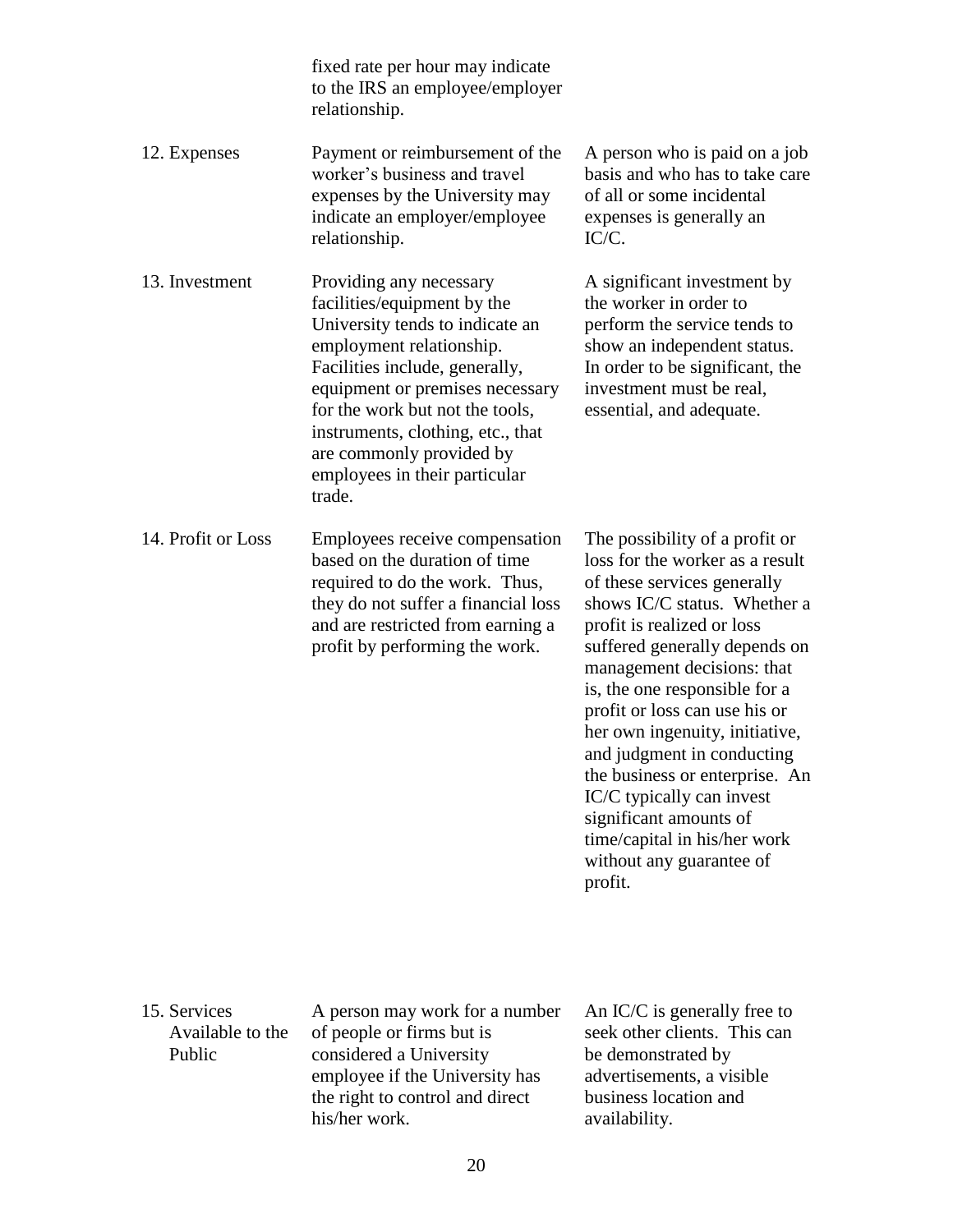| 16. Right to Fire                     | If the University has the right to<br>discipline or discharge an<br>individual, that worker is<br>considered an employee. | An IC/C cannot be discharged<br>as long as he/she produces a<br>result that measures up to the<br>contract specifications.<br>However, the relationship can<br>be terminated with liability as<br>provided in the specific<br>agreement.                                      |
|---------------------------------------|---------------------------------------------------------------------------------------------------------------------------|-------------------------------------------------------------------------------------------------------------------------------------------------------------------------------------------------------------------------------------------------------------------------------|
| 17. Right to Quit                     | The right to quit at any time<br>without incurring liability<br>indicates an employer/employee<br>relationship.           | An IC/C usually agrees to<br>complete a specific job and<br>he or she is responsible for its<br>satisfactory completion or is<br>legally obligated to make<br>good for failure to complete<br>the job. Terminating a<br>contract may impose a<br>liability on the University. |
| 18. Part-Time or<br>Temporary<br>Work | The fact that the work is part-<br>time or of a short duration does<br>not necessarily support an IC/C<br>classification. | Other factors, such as the<br>extent to which the services<br>are available to the public and<br>the authority to control the<br>work should be considered<br>here.                                                                                                           |

## **EXAMPLES OF SERVICES FOR WHICH DETERMINATIONS OF EMPLOYEE/INDEPENDENT CONTRACTOR STATUS ARE RELATIVELY CLEAR**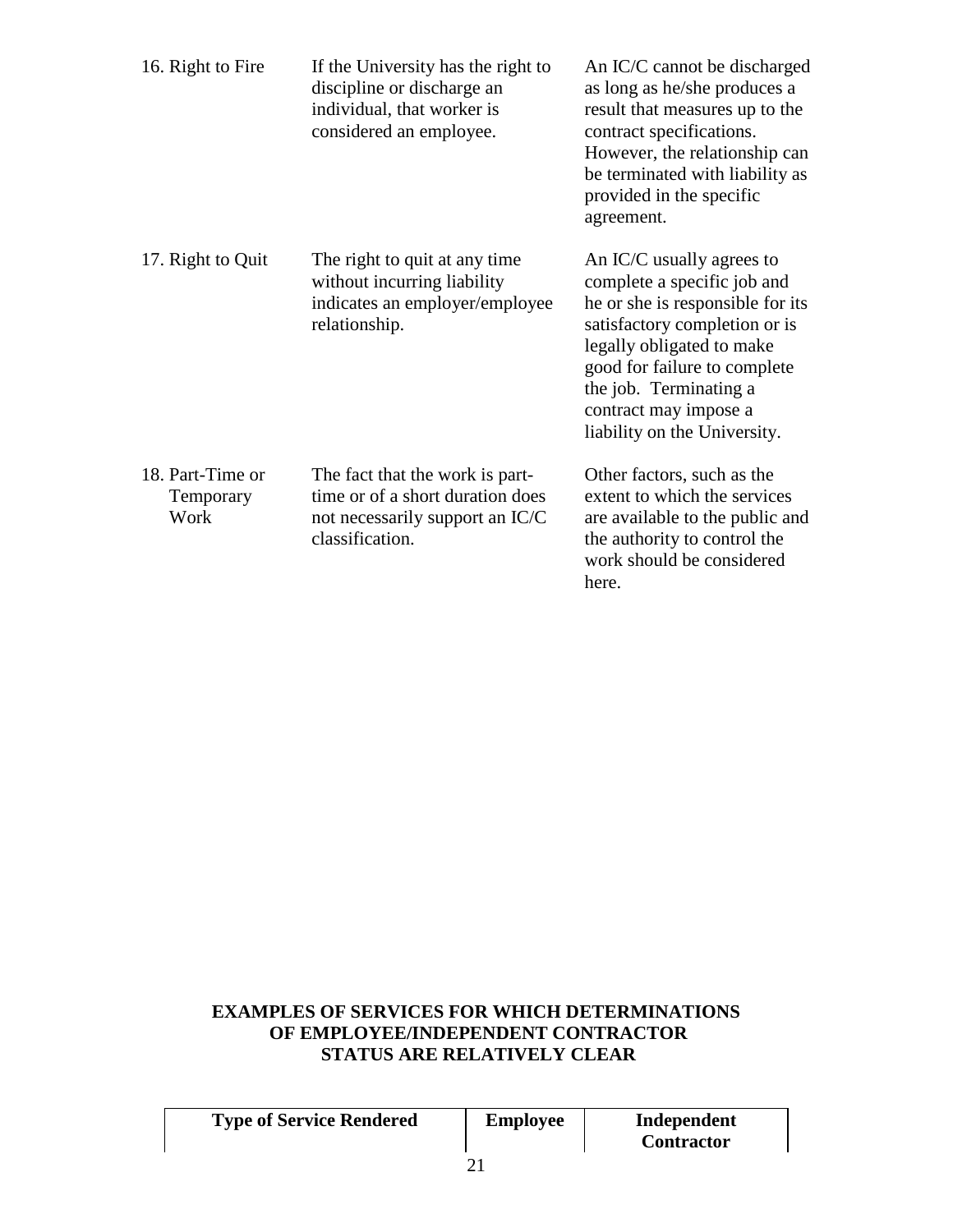| <b>Adjunct Faculty</b>                    | X                       |                |
|-------------------------------------------|-------------------------|----------------|
| Auditing, Legal Services                  |                         | X              |
| Architectural, Engineering Services       |                         | X              |
| Artists (for one time, brief projects)    |                         | X              |
| <b>Art Models</b>                         | X                       |                |
| Clerical Services (individuals)           | X                       |                |
| Coaches (sports)                          | X                       |                |
| Computer Programmer (by a firm)           |                         | X              |
| Consultants                               |                         |                |
| a) Retained through a firm                |                         | X              |
| b) Providing services with scope of       |                         | $\overline{X}$ |
| professional license (e.g. Licensed       |                         |                |
| counselor, Psychologist, CPA, etc)        |                         |                |
| <b>Field Supervisors</b>                  |                         | X              |
| <b>Guest Speakers</b>                     |                         | $\overline{X}$ |
| Interns                                   | $\mathbf X$             |                |
| Interpreters                              | X                       |                |
| Musicians/Performing                      |                         |                |
| <b>Artists/Entertainers</b>               |                         |                |
| a) Single event                           |                         | X              |
| b) Extended period                        | X                       |                |
| Preceptors                                |                         | X              |
| <b>Research/Grant Stipends</b>            | X                       |                |
| <b>Score Keepers</b>                      | $\overline{\mathrm{X}}$ |                |
| <b>Sports Officials</b>                   |                         |                |
| a) Intramurals                            | X                       |                |
| b) Intercollegiate Athletics              |                         | X              |
| <b>Student Teacher Supervisors</b>        |                         | $\overline{X}$ |
| <b>Instructors of Non-credit Courses,</b> |                         |                |
| <b>Workshops or Seminars</b>              |                         |                |
| a) Led by UNE Personnel                   | X                       |                |
| b) Led by Non-UNE Personnel               |                         | X              |
| <b>Instructors of For-credit Courses,</b> | X                       |                |
| Workshops, or Seminars (except for        |                         |                |
| <b>Guest Speakers</b>                     |                         |                |

## **PROCEDURES**

1. In situations in which the chart above makes it clear that a given situation warrants independent contractor status, the Senior Administrator's office should prepare a Personal Services Agreement and forward it to the Human Resources